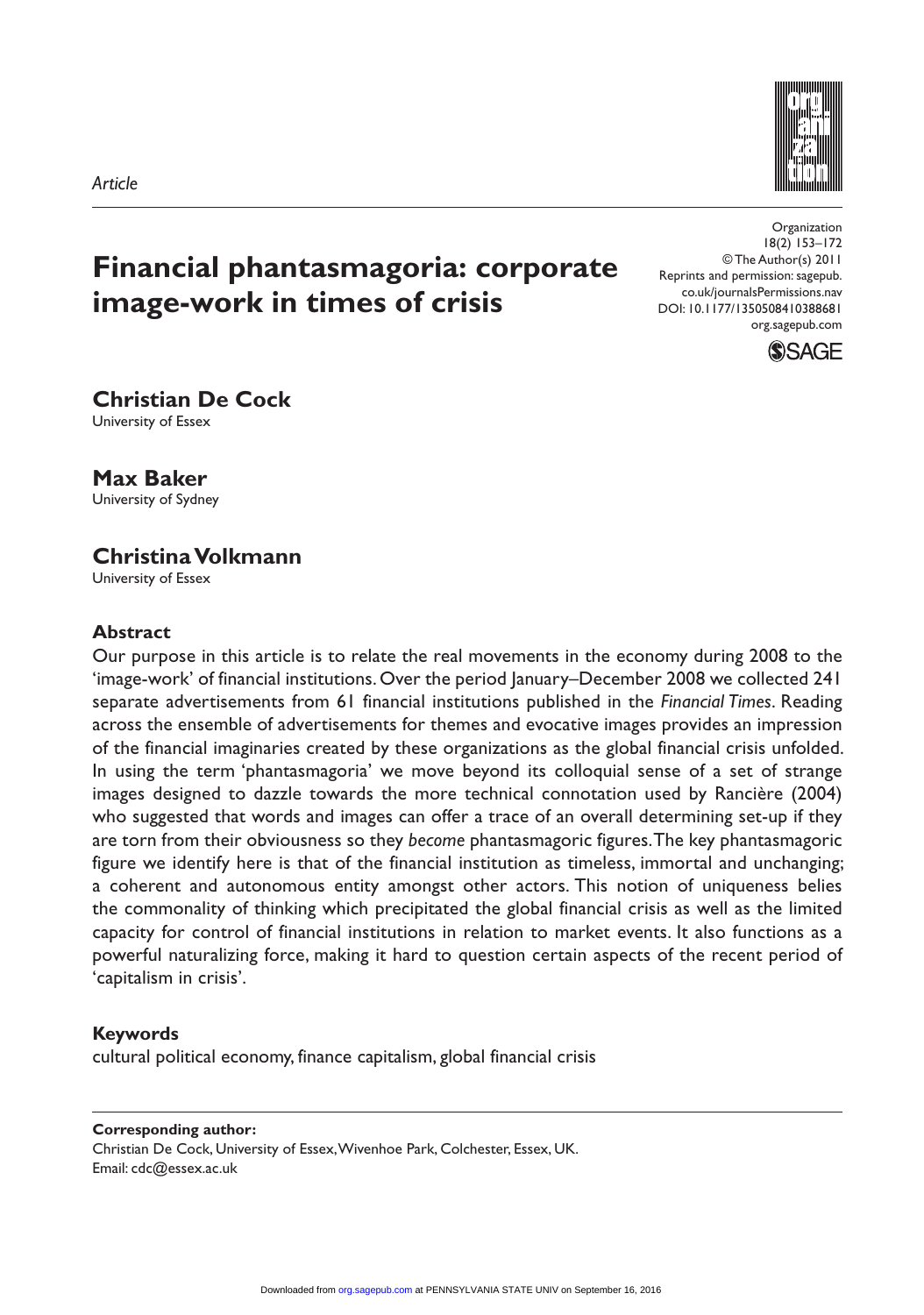Nothing can be done about crises!

Unshakeable above our heads

Stands economic law, the not-to-be-known.

Terrible is the cyclic recurrence

Of natural catastrophes.

Brecht (1962: 126), from *Saint Joan of the Stockyards*

#### **Introduction**

Written between 1929 and 1931, *Saint Joan of the Stockyards* is the product of Bertolt Brecht's (1962) intensive study of the workings of capitalist economies in the late 1920s. His aim in this play was to grasp the real movements of contemporary society and transpose them to the theatre, thus visualizing the very real contradictions that striated that society (Jameson, 1998; Schwarz, 2007). Our purpose in this article is to relate the real movements in the economy during 2008 to what we call the 'image-work' of a multitude of financial institutions.<sup>1</sup> This purpose is very much underpinned by the belief that any analysis of 'objective conditions and their possibilities' must be linked to the 'social imaginaries' organizing these (Jameson, 2009: 578). The organizations in question tried to create narratives and images intended to distance them from the global financial crisis (GFC), whilst expounding the vital role they continued to play in the economy and people's daily lives. In studying their attempts we aim to reveal something about their self-representations, whilst being acutely aware that 'every presentation of [the crisis] is also a diagnostic and every description involves a prescription' (Thompson, 2009: 520). These self-representations make up a particular social imaginary which may have been a factor exacerbating the scope and effect of this particular crisis, whilst preparing the ground for a quick return to a 'business as usual' scenario. As such our contribution can be seen as a response to the realization that there are 'landscapes of space, time and experience that have been ceded too readily to powerful naturalizing forces' (Thrift, 2008: 19), which make certain aspects of the recent crisis very hard to question, or even to think of as problematic in the first place.

Perhaps the most striking aspect of the 2008 GFC is how easily the idea was accepted that its happening was unpredictable (Žižek, 2009). Much of the public debate on the causes of the crisis has consequently taken the form of either an 'accidents' theory, explaining the debacle as the result of a variety of contingent actions (incompetent rating agencies, greedy bankers, lazy regulators, or irresponsible consumers), or a 'natural disaster' theory which assumes that basic economic conjunctures wreak periodic devastation like hurricanes or earthquakes do. We start from the somewhat differing proposition that a relatively coherent, if rather metaphysical, entity that has been variously referred to as 'the New Wall Street System' (Gowan, 2009), the 'financialised economy' (Froud et al., 2007), 'financialised capitalism' (Montgomerie and Williams, 2009), or more commonly as 'finance capital' (Glyn, 2006; Jameson, 1997; Lash, 2007), should be understood as being deeply implicated in the crisis and therefore in need of exploration.

Over the period January–December 2008 we collected 241 separate advertisements from 61 financial institutions (banks (164), stock exchanges (23), insurance companies (43) and mutual funds (11)) which were published in the *Financial Times* (FT). Almost without exception the 'product' that these advertisements were trying to sell was the organization itself. Since the readership of the FT consists, to a significant extent, of people working in, or with an interest in, the financial sector<sup>2</sup> (Davis, 2005),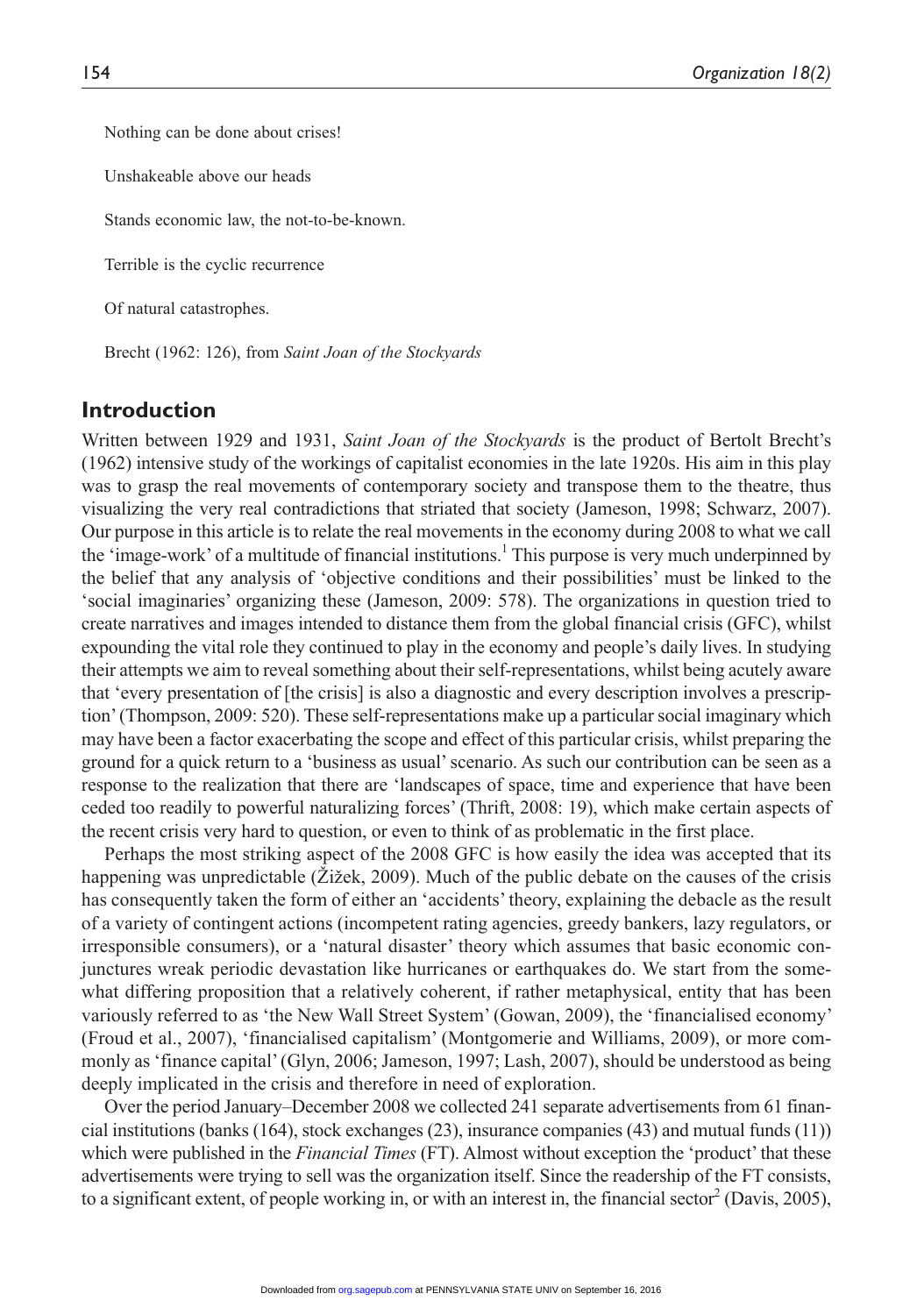one function of the advertisements was clearly to provide some 'cognitive mapping' to a broadly managerial audience. The sheer volume of financial advertising in the FT 2008—a threefold increase compared to 2007<sup>3</sup>—seems to bear out MacKenzie's (2009: 178) observation that the global financial crisis was 'amongst other things, a crisis of the infrastructure of the financial world: not of its technological infrastructure, where only limited difficulties were manifest, but of its cognitive infrastructure...'. Just as the financial tools MacKenzie explores in his work were more than a representation of the market, we believe the advertisements we collected are more than simple representations of financial actors—they are 'a constitutive part of economic action' (MacKenzie, 2009: 3).

## **Representing finance capitalism**

Present-day capitalism is increasingly financial in its character ... Quotidian money is fuelled increasingly by *the imaginary* that propels global financial markets. (Pryke and du Gay, 2007: 339, emphasis added)

They key area of concern of this article is the *imaginary* of finance capitalism Pryke and du Gay refer to. In exploring the image-work of a large number of financial actors we believe we can begin to get a glimpse of how this particular imaginary, in its various dimensions, is given shape and creates effects. But before we expand upon our method and explore our data in more detail, we need to clarify some key concepts, entities and developments in the economic sphere.

We follow Watt and Galgóczi's (2009: 190) designation of 'finance capitalism' as a state 'in which the process of financialization has gone so far that the role of financial motives, markets, actors and institutions can be considered predominant'. The term 'financialization' has been used with increasing regularity in recent years to describe the growing and systemic power of finance and financial engineering (Evans and Habbard, 2008; Froud et al., 2007). Of course the way in which modern capital assumes the form of finance capital, 'its supreme and most abstract expression', was already a key theme of Rudolf Hilferding's (2006, preface) classic work *Finance Capital: a Study of the Latest Phase of Capitalist Development*, first published exactly 100 years ago.<sup>4</sup> But what is particularly striking today is the sheer scale and growing role of financial motives, markets and institutions in 21st century economies (Blackburn, 2006). Panitch and Konings (2009), for example, describe at some length the expansion and consolidation of the networks of institutional linkages that sustained and expanded the power of American finance. They suggest that neo-liberalism and financial expansion did not lift the market out of its social context, but rather embedded financial forms and principles more deeply in the fabric of both American society and economy.

Financialization has thus had a profound impact on the nature and operation of contemporary organizations. Organizations, and even work teams, are increasingly turning into a bundle of liabilities and assets as the articulation and visibility of surplus throughout the organization is becoming ever more significant (Lash, 2007). As a result they are always in danger of being broken up and reassembled in order to maximize shareholder value (Blackburn, 2008). Even the largest corporations have only a precarious autonomy within an increasingly financialized economy. As Hopwood (2009: 799) has suggested:

A whole host of financial concepts, accounting practices and other calculative technologies seemingly have become intimately tied up with what has been the increasingly single minded attention placed not only on profitability itself but also the transference of those profits, particularly to the financial sector.

A simple calculation, based on data from the United States Bureau of Economic Analysis, illustrates the point rather well. From the mid-1930s until the late 1980s profits generated by the financial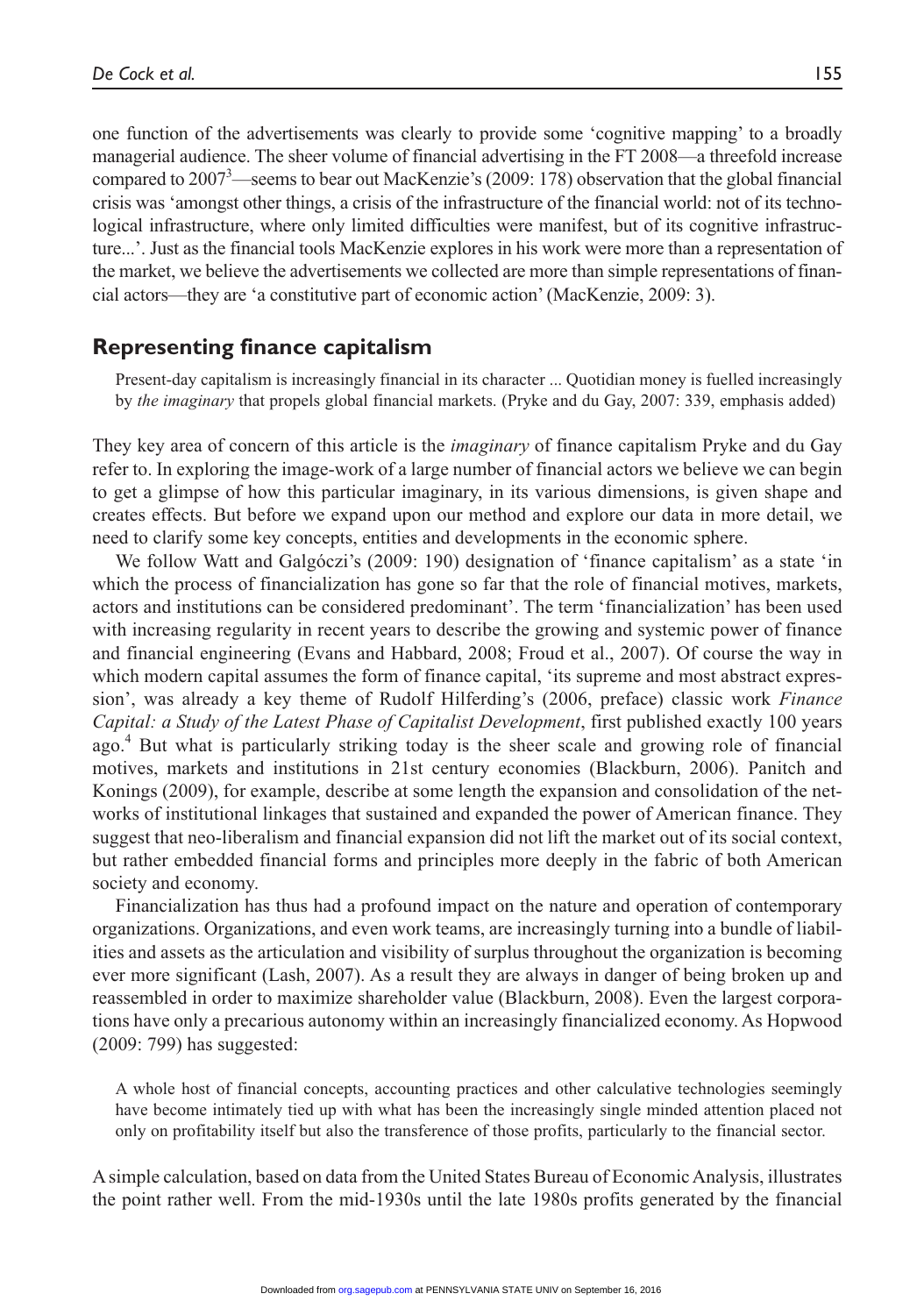

**Figure 1.** Historical profitability data USA 1945–2009 (A) and 2001–2009 (Q): ratio finance profits/ profits rest of the economy

sector averaged around 20% of the corporate profits from all other industry sectors combined. Over the last 10 years they averaged closer to  $50\%$ .<sup>5</sup> Of particular note is that the 2008 crisis seems to have been a mere 'blip' for the financial sector as its relative profitability returned to well above historical trend figures in 2009, even breaching the 50% level in the final two quarters of that year. This seems to underscore what Froud et al. (2008: 17) referred to as 'the mobility and resourcefulness' of finance capital which leaves both critics and champions 'wrong footed and struggling to catch up' (see Figure 1).

Once a state such as finance capitalism is 'discovered' (i.e. becomes central in a discourse) it takes on agency. Finance capital—e.g. in its colloquial forms of 'Wall Street' and 'The City'—is then seen to act in the world: it causes events, creates effects (viz. the discussions about 'Wall Street' being the lifeblood of the economy—Žižek, 2009). But finance capitalism is not simply found as an empirical object among other worldly things, and thus has to undergo a process of representational mapping. Any time we try and deal with 'the economy' or 'finance capital' we confront the non-representable (Buck-Morss, 1995, 2007); we then have to map and explore the imaginaries in order to identify the type of images and allegories that have been invented or mobilized (Jameson, 2007). Not surprising then, as Amin and Thrift (2004: xxi) suggested, 'Work on the image ... becomes a prime activity of capitalism'.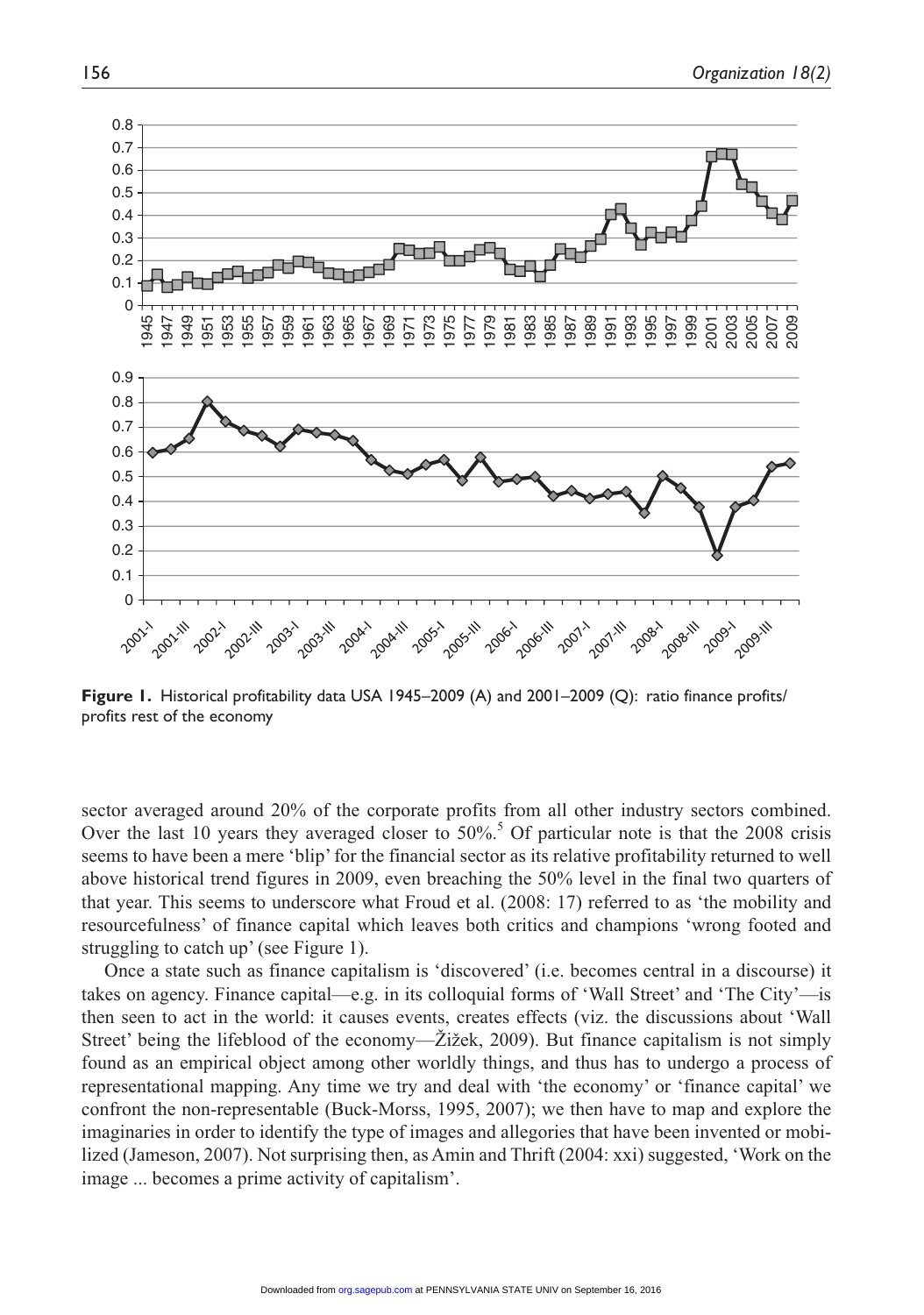## **Phantasmagoria, myth and advertising**

Today, the most real, mercantile gaze into the heart of things is the advertisement ... . (Benjamin, 2002: 476)

Before we proceed with our analysis of the advertisements in our sample, we pause briefly to reflect on how we position ourselves vis-à-vis previous work on advertising (e.g. Goldman, 1992; McFall, 2004; Messaris, 1997). McFall's interest (2004), for example, lies firmly with the advertising process (e.g. advertising agencies' contribution to the making of ads or the historical roots of current advertising practice). In this contribution, we do not focus on advertising as such. Instead, we look at the advertisements as a textual expression of the financial industry communicating in times of crisis. We specifically refrain from taking a 'craft' or 'maker' perspective on advertising (as postulated e.g. by McFall 2004: 3) because we do not wish to give the impression that our analysis would reveal the 'magician's trick' (cf. Williams, 1980)<sup>6</sup> and with it a definitive interpretation of the advertisements in our sample. We agree with Williams' view that the makers of the advertisements do not have a privileged interpretative view: 'It must not be assumed that magicians—in this case advertising agents—disbelieve their own magic' (1980: 189). Moreover, the advertisements we consider here are, in our view, less concerned with persuasion to consume specific products, or with objects and desire, but more with a general vision of the financial industry at the time of the global financial crisis. Whilst we share with McFall an interest for what she calls the 'hybridisation of culture and economy' (2004: 61–88) albeit under different auspices, we do not consider our sample from a vantage point of the 'damage ... advertising does to culture and economy' (2004: 62). Our focus is firmly on financialization, on the 'growing centrality of finance to the everyday' (Pryke and du Gay, 2007: 340). McFall concedes in this context: 'What they [i.e. culture and economy] mean, at any given time and in any given context, is really a matter for philosophical investigation, not for an account of advertising practice' (2004: 62). Perhaps it is at this point where our studies might complement one another, for our focus is on the specific context of the financial industry at the time of the global financial crisis of 2008; our interest is of a more philosophical nature, in terms of Walter Benjamin whom we quoted above, in that it lies more with 'the heart of things' rather than with the 'advertisement'.

Giving specific shape to, or creating imaginaries around, a non-representable phenomenon is obviously not a neutral endeavour, as Rancière (2007) has pointed out. What we are confronted with in our ensemble of advertisements is 'a montage of words and images appropriate for reconfiguring the territory of the visible, the thinkable, and the possible' (Rancière, 2004: 41). This is not to say, of course, that all individual advertisements succeed in this process of reconfiguration, but considered in their totality we can glimpse the emergence of an economic imaginary in which financial institutions become a means of supporting the economy, and perhaps even society at large. Whilst seemingly aiming at reassuring their customer base, these financial institutions simultaneously sought to reassure themselves since institutional identity can only be found in the eyes of others (Roberts, 2005). At the heart of our approach thus lies a desire to identify and illuminate the terms in which the advertisements come to play a role in sustaining and reproducing faith/trust in financial markets or, to put in it in more prosaic terms, in creating the 'Wall Streets of the American Mind' (Morone, 2007: 28). It may seem a rather large step from a selection of individual advertisements to general reflections on the global financial crisis and even financial capitalism itself, but as social studies of finance have shown, 'minor matters' and 'little things' can have big effects (MacKenzie, 2009: 33; 179).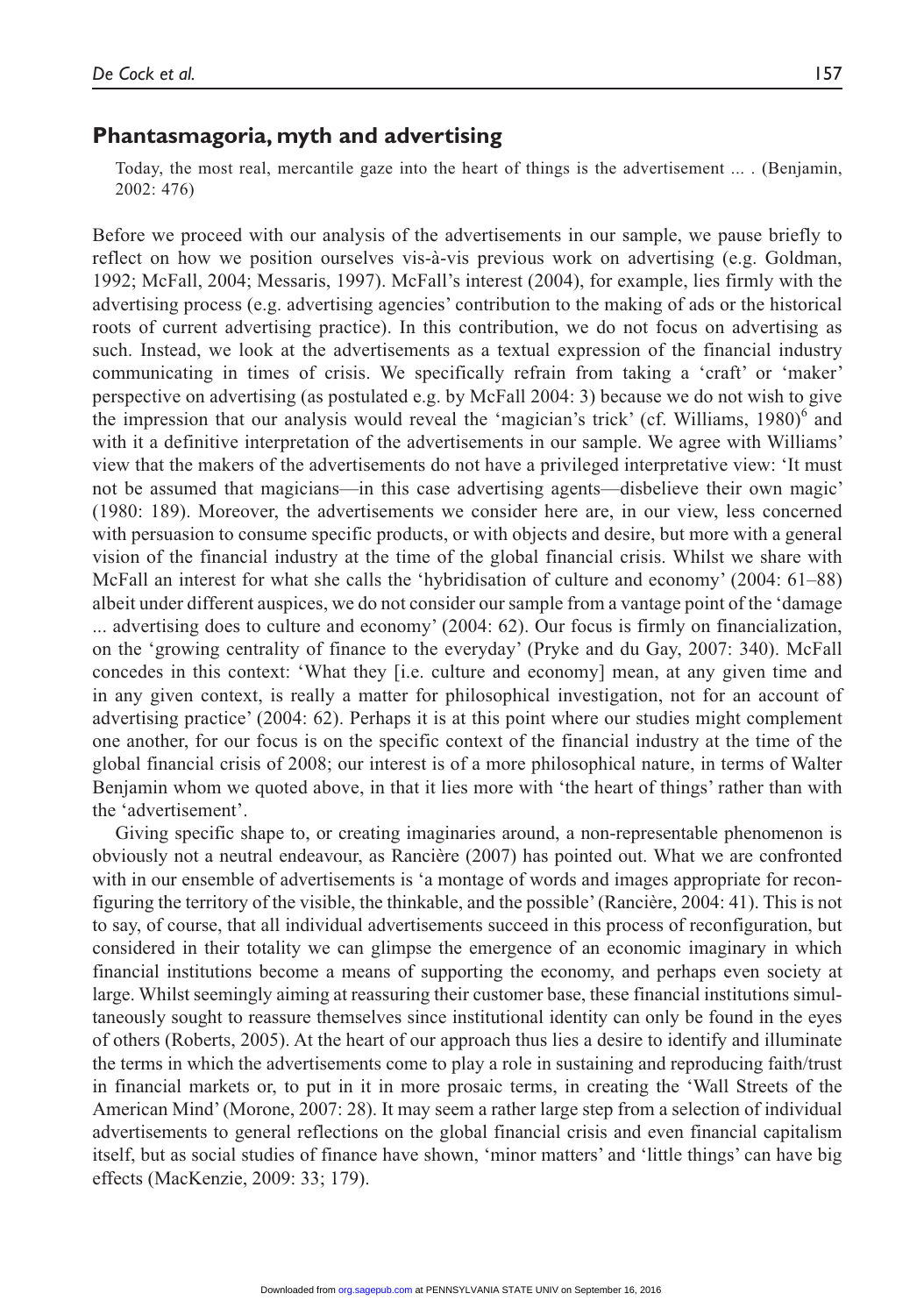Rancière (2004) suggested that words and images can begin to 'offer a trace of the true', of the overall determining set-up, if they are torn from their obviousness in order to become a phantasmagoric figure. He saw this phantasmagoric dimension as having played an essential role in the formation of the critical paradigm of the human and social sciences: 'The Marxist theory of fetishism is the most striking testimony to this fact—commodities must be torn out of their trivial appearances, made into *phantasmagoric objects* in order to be interpreted as *the expression of society's contradictions*' (Rancière, 2004: 34, emphasis added). What thus interests us is the network of relationships between the advertisements and by accounting for these we may begin to offer such a 'trace of the true'. This network also can be described as a collective 'dreamworld' (Benjamin, 2002), or as 'mythology' (Barthes, 2000). For Barthes, myths are the forms a society uses to ensure its peace of mind. It is worth quoting at some length from his seminal 1956 piece *Myth Today*:

Myth does not deny things, on the contrary, its function is to talk about them; simply, it purifies them, it makes them innocent, it gives them a natural and eternal justification, it gives them a clarity which is not that of an explanation but that of a statement of fact ... it organizes a world which is without contradictions because it is without depth, a world wide open and wallowing in the evident, it establishes a blissful clarity: things appear to mean something by themselves. (Barthes, 2000: 132)

According to Barthes it is advertising that works as a myth in modern societies, suppressing historical meaning.<sup>7</sup> For example, one particular powerful imaginary in our sample of ads is predicated on a 'fear and insecurity' scenario to which financial institutions can then offer transcendence or at least a safe haven. The financial crisis is referred to obliquely as 'an increasingly risky world' (ACE), an 'uncertain world' (Zurich), 'market cycles' (Merrill Lynch), 'turbulent/ challenging times' (Deutsche Bank), 'difficult conditions' (BNY Mellon), or 'difficult markets' (HSBC), sometimes accompanied by images of a rough sea (BNY Mellon), waves (Deutsche Bank) and even a ladder with an icy step (HSBC). The crisis thus becomes an 'outside space' from which these organizations can separate themselves, against which they can position themselves, and from which they can help to shield their clients ('the world changes, our commitment doesn't'—UBS; 'our commitment ... unwavering'—Merrill Lynch) or help them 'rise above the risk', as a full page CME (Chicago Mercantile Exchange) advertisement announced in October 2008 (accompanied by a cartoon image of man atop a mountain poking up through the clouds). Not a single advertisement actually uses the word 'crisis' or refers, heaven forbid, to the massive public bail-outs.

Advertising images and narratives also promise a controllable reflection which appeals to the financial industry as both producers and observers. The conscious function of advertising is that it allows financial actors to project an image of themselves to readers of the FT. This conscious effort is potentially empowering for financial actors as it lets them manage their own image in the reader's eyes. However, in a less conscious fashion these same players are also an audience to their advertising images and narratives. The latter offer a reflection which allows these institutions to see themselves as autonomous, coherent, and permanent entities which have the capacity to benefit from risk. And, as MacKenzie (2009: 25) has argued in a related context, beliefs about financial actors, including self-belief, influence the economic calculations of these very actors.

### **Financial advertising in times of crisis**

In preparation for our analysis all 241 advertisements were scanned at high resolution so that all authors had a full data set on which to reflect. These scanned files were labelled with the company name and full date. We then proceeded by taking the advertisements out of the context in which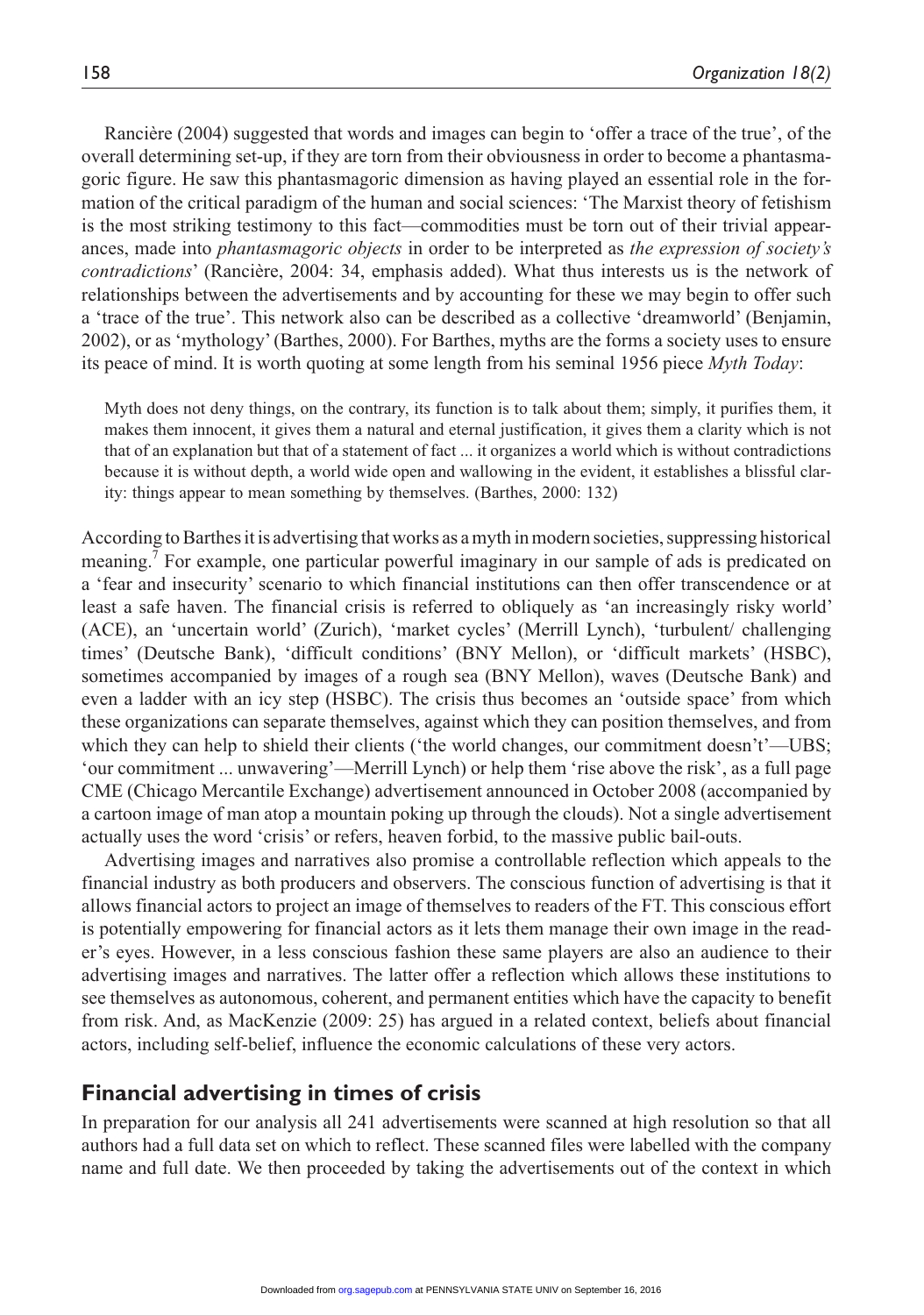they first appeared and placing them in relation to one another, thus problematizing any obvious messages readers might have been supposed to receive. By working with the images and narratives that the industry itself threw up we hoped to make (at least partially) visible the abstract forces shaping our daily lives. The first step in constructing our 'financial phantasmagoria' involved relating general patterns in the advertisements to the unfolding crisis during 2008. As Jessop (2004) suggested, economic imaginaries must have some significant correspondence—albeit a necessarily partial one—to real material interdependencies in the actually existing economy and/or in relations between economic and extra-economic activities. It is this correspondence that needs exploring. To facilitate such an exploration we discussed the set of advertisements as a whole so that themes could emerge which would warrant further analysis. An Excel coding sheet was then developed which included the name and type of organization, the month in which the advertisement was first published,<sup>8</sup> a description of the key image, the strap line, whether the advertisement contained any reference to the crisis, and finally whether the advertisement made an explicit mention of respectively risk, size and history. While one author coded the advertisements the others reviewed the accuracy of the coding. The coding sheet also was used to annotate the advertisement with relevant theoretical comments.

When situating our sample of advertisements in the broader economic context of the crisis, it is worth remembering that 2008 was a year that roughly can be divided into three parts. The first four months of the year saw a steadily stabilizing picture from the initial shock that occurred during the summer of 2007 for the majority (but not all) financial institutions. Central banks contributed to this prematurely rosy picture. For example, the bi-annual *Bank of England Financial Stability*  Report stated in April 2008:<sup>9</sup> 'Prices in some credit markets are likely to overstate the losses that will ultimately be felt by the financial system and the economy as a whole ... Conditions should improve as market participants recognize that some assets look cheap relative to credit fundamentals'. For good measure the Deputy Governor added: 'While there remain downside risks, the most likely path is that confidence and risk appetite will return gradually in the coming months'.

Events over the next four months belied such optimism as investors became more and more edgy, and assets proved more and more difficult to value. Corporate messages appeared to be increasingly out-of-tune with events on the ground over the months of July and August. For example, on July 17 the CEO of Merrill Lynch stated in a call to analysts: 'We believe that we are in a very comfortable spot in terms of our capital ... We've been, I think, pretty balanced in terms of what we sold ... we have not simply liquidated stuff at any price we could get' (White and Guerrera, 2008). On July 28<sup>th</sup> the company announced an \$8.5 billion share offering and revealed it had sold CDOs valued at \$11bn in June for \$6.7bn, or at 22% of their original face-value.

But it was only during the final four months of the year that we could genuinely talk about 'Capitalism in Crisis'. This period saw Lehman wiped out and Merrill Lynch and AIG rescued by the Bank of America and the American government respectively. The October *Bank of England Financial Stability Report* now declared that 'the global banking system has arguably undergone its biggest episode of instability since the start of World War I'. The American editor of the FT (Freeland, 2008) put it rather more prosaically: 'the US version of the market economy—and many of its leading players—has failed more spectacularly than even the darkest dreams of Noam Chomsky could predict'. At the danger of over-generalizing, we could say that a typical financial institution would see a stable share price in the first four months of the year, an average 25% drop in the next four months, and a dramatic 50% drop in the final four months. Table 1, outlining the share price movements of a selection of organizations included in our sample (we have included the actual number of advertisements they published), gives an insight into these trends.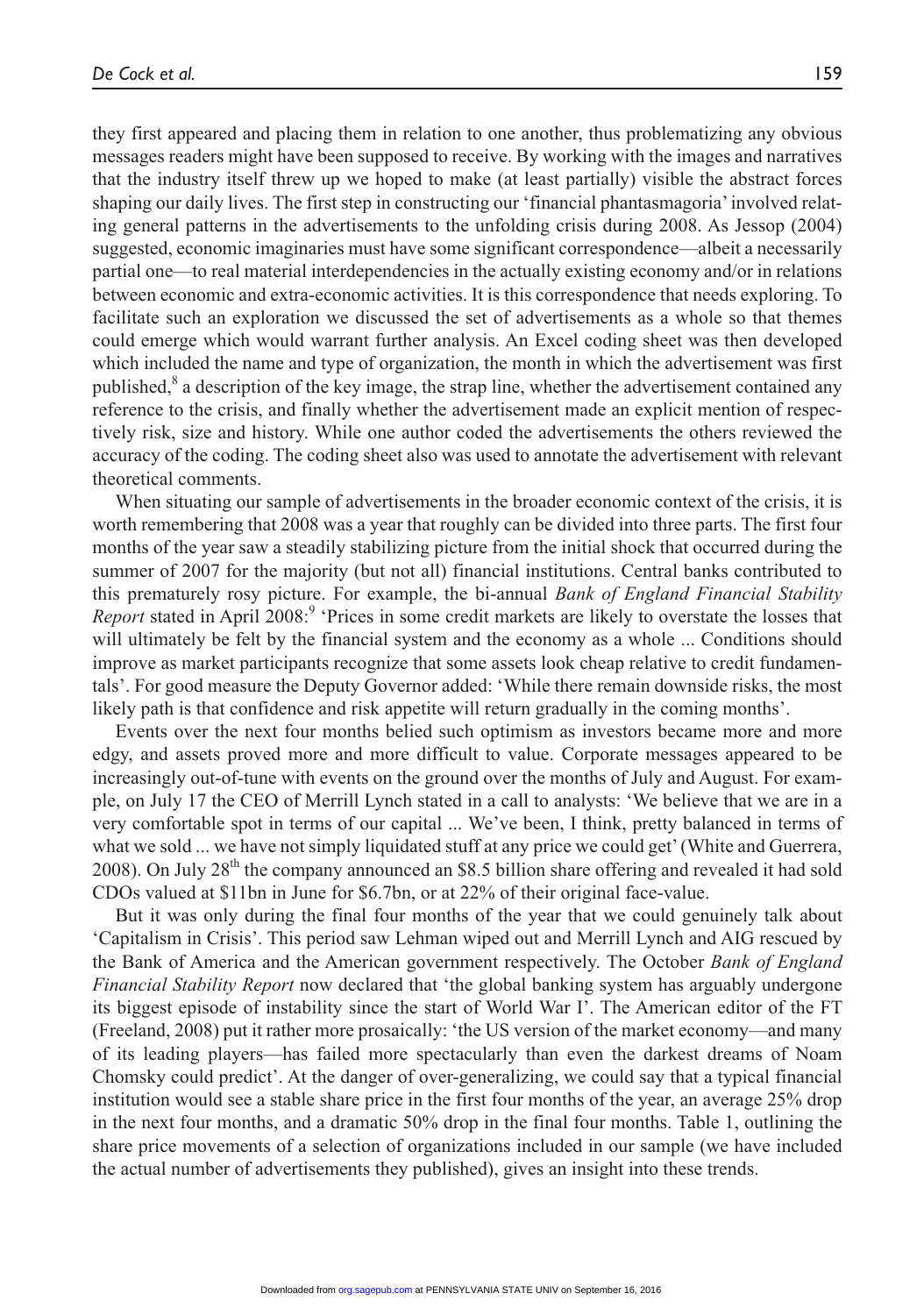| Share price                 | $01 - > 042008$ | $05 - > 082008$ | $09 - > 122008$ | Number of adverts<br>published in 2008 |
|-----------------------------|-----------------|-----------------|-----------------|----------------------------------------|
| <b>ING</b>                  | 1%              | $-18%$          | $-65%$          | 5                                      |
| <b>HSBC</b>                 | 4%              | $-11%$          | $-39%$          | 20                                     |
| Fortis                      | $-5%$           | $-43%$          | $-91%$          | 4                                      |
| Deutsche Bank               | 19%             | $-22%$          | $-54%$          | 15                                     |
| <b>Credit Suisse</b>        | $-8%$           | $-15%$          | $-40%$          | $\overline{2}$                         |
| Allianz                     | $-9%$           | $-15%$          | $-34%$          | 18                                     |
| AIG.                        | $-17%$          | $-53%$          | $-93%$          |                                        |
| Mizuho                      | 0%              | $-10%$          | $-44%$          | 8                                      |
| Santander                   | 3%              | $-22%$          | $-44%$          | 4                                      |
| <b>Standard Chartered</b>   | 0%              | $-19%$          | $-41%$          | 10                                     |
| UBS.                        | $-20%$          | $-38%$          | $-34%$          | 8                                      |
| <b>Bank New York Mellon</b> | $-4%$           | $-23%$          | $-19%$          | 4                                      |
| <b>Bank of America</b>      | 0%              | $-18%$          | $-56%$          | $1 (+ 6)$                              |
| $(+$ Merrill Lynch)         |                 |                 |                 |                                        |
| <b>Averages (Mean)</b>      | $-3%$           | $-24%$          | $-50%$          |                                        |
|                             |                 |                 |                 |                                        |

**Table 1.** Share price movements of selected financial institutions (source *Financial Times*)

A review of the number of advertisements published each month (if we exclude the holiday month of August) demonstrates that the publishing frequency increased as uncertainty built and share prices fell. In October 2008, in the immediate aftermath of what the *JP Morgan Global Outlook Report* referred to as 'A Bad Week in Hell', the frequency of advertisements reached a crescendo as global stocks experienced their largest decline on record (see Figure 2).

### *Three interrelated themes: size, history, risk*

It is with particular respect to history, size and the notion of risk that the mythical dimension of the image-work comes to the fore as companies tried to situate themselves within the unfolding crisis.



**Figure 2.** Number of advertisements published for first time during month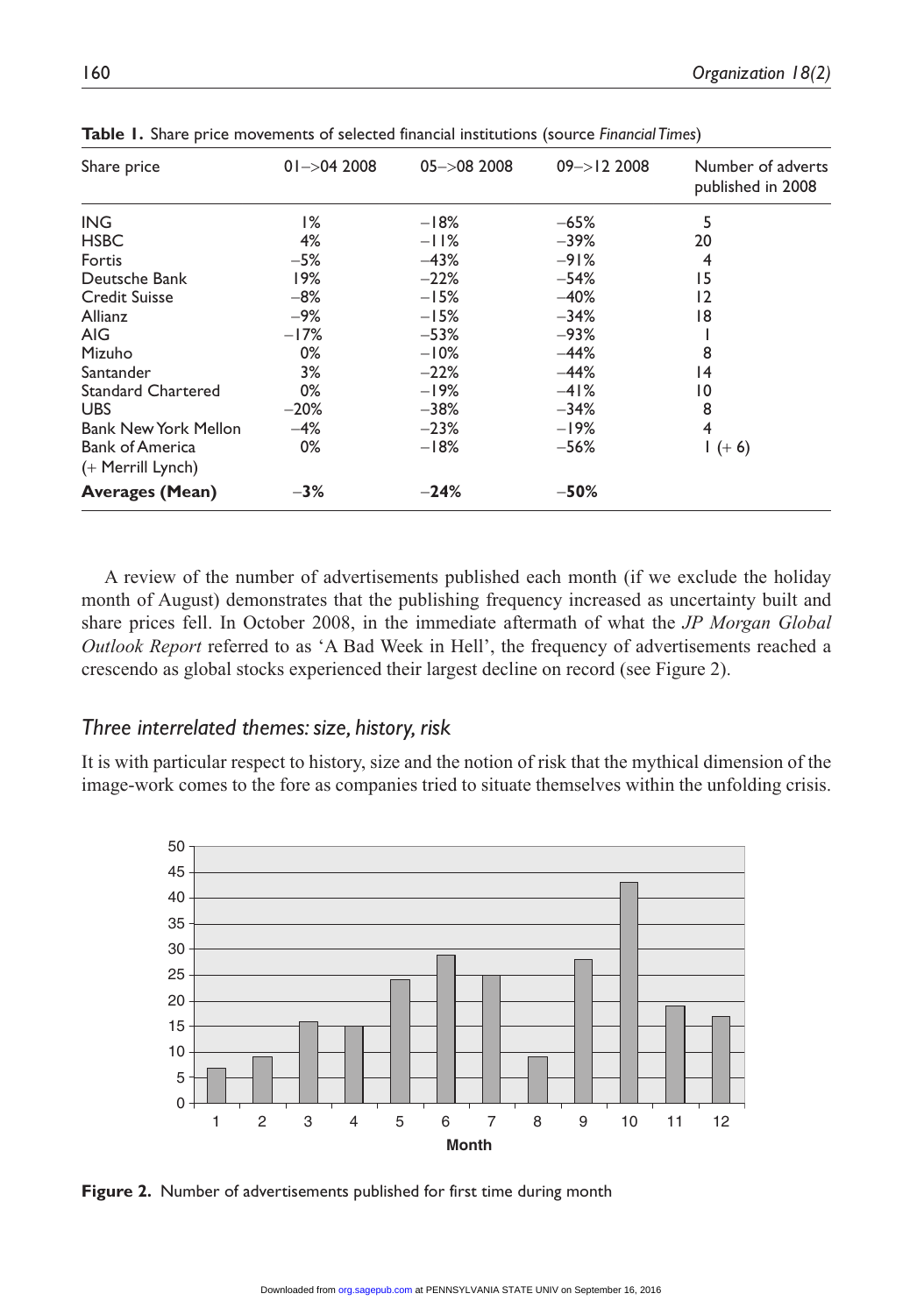This particular type of advertisement aimed to smooth over the crisis and restore peace of mind, almost to 'put right' again the (financial) world in the face of the developing global financial crisis. Barthes' (2000: 132) concept of myth again helps to conceptualize this movement: Myth provides innocence, 'a natural and eternal justification ... a clarity which is not that of an explanation but that of a statement of fact'.

Within our sample 89 advertisements made factual reference to company size. This may have been in form of the total number of employees or countries in which they had operations, stating their market capitalization, or even explicitly stating that they were the '6th largest bank in the world' (Santander 0407). Size is also alluded to in a more imaginary sense where the effect on the viewer is one of awe and where, in relation to the crisis, the implied message is one of 'we are bigger than this'. For instance, a series of Merrill Lynch advertisements contain an oversize, powerful bull, often taking up more than half of the copy (e.g. 1107, 2107). Other advertisements display people in a small proportion to (and in a sense dominated by) large architectural forms and cityscapes (e.g. ACE 0311, Aviva 2010, Credit Suisse 1305, Standard Chartered 1508). In each case, the advertisement invites analogical thinking, 'the ability to perceive a structural similarity between two objects or situations that may be completely different in other respects' (Messaris, 1997: 54). The advertisements portray the organizations as larger than the viewer, and by analogy as powerful and strong enough to withstand the financial crisis. In the case of Merrill Lynch, for example, this analogy was clearly misplaced in view of the eventual demise of the company.

Drawing on analogical thinking in the same fashion, the advertisements also tend to portray organization age or history as a guarantor of future security. Citi, for example, state in their strap line: 'Proud History. Secure Future' (2611—text only full page ad). Merrill Lynch (1510) affirm: 'Markets ... have always found a way to come back and grow over the long time ... That's history'. The associated image here is the one of the oversize bull standing on a hill guarding a non-descript city lying below in the distance. In this advertisement Merrill Lynch display a relatively myopic view of history which centres on the certainty of economic conjunctures, something we shall return to later. Yet, this over-simplified view of the past is taken as an undeniable indicator of future success. The private bank Lombard Odier Darier Hentsch (0412—text only ad) try to convince the reader that 'more than 200 years of banking teaches us that the best institutions emerge stronger from volatile periods'. Interestingly, the advertisement ends with the ellipsis 'The next 200 years' thus intending to indicate that the next period of their history will be as successful as the last. Yet, at the same time, another analogy is also possible, namely to read the ellipsis as a way of breaking off, of falling silent in view of future challenges facing the organization. Generali (1504) assert that the '175 year track record of looking after our clients' interests ... has confirmed the group's reputation as a safe haven whatever the market conditions may be'. They do so in a full page advertisement where the only image is the company's logo. Here, we find at least an allusion to real 'market conditions', which are likely to have been good or bad at times. The analogy of likely survival of similar conditions of the future, however, is made nevertheless. Recent histories of success are also alluded to in the number of references to awards. For example, both HSBC (2401) and Standard Chartered (2702) list a seemingly endless number of awards they won in 2007 (best in 32 and 42 categories respectively), to the point of making the concept of 'award' meaningless. If we consider the advertisements that refer to size and/or history, the pattern of 'response' to events becomes even more pronounced than in Figure 2, with this type of adverstisement clearly peaking in September and October 2008 (see Figure 3).

Insurance companies, perhaps unsurprisingly, offer to manage 'risk' most prominently in our sample. For instance, Allianz suggest that their services allow their clients to 'sail into an open horizon ... [and] give you the confidence you need whatever your moment' (0203).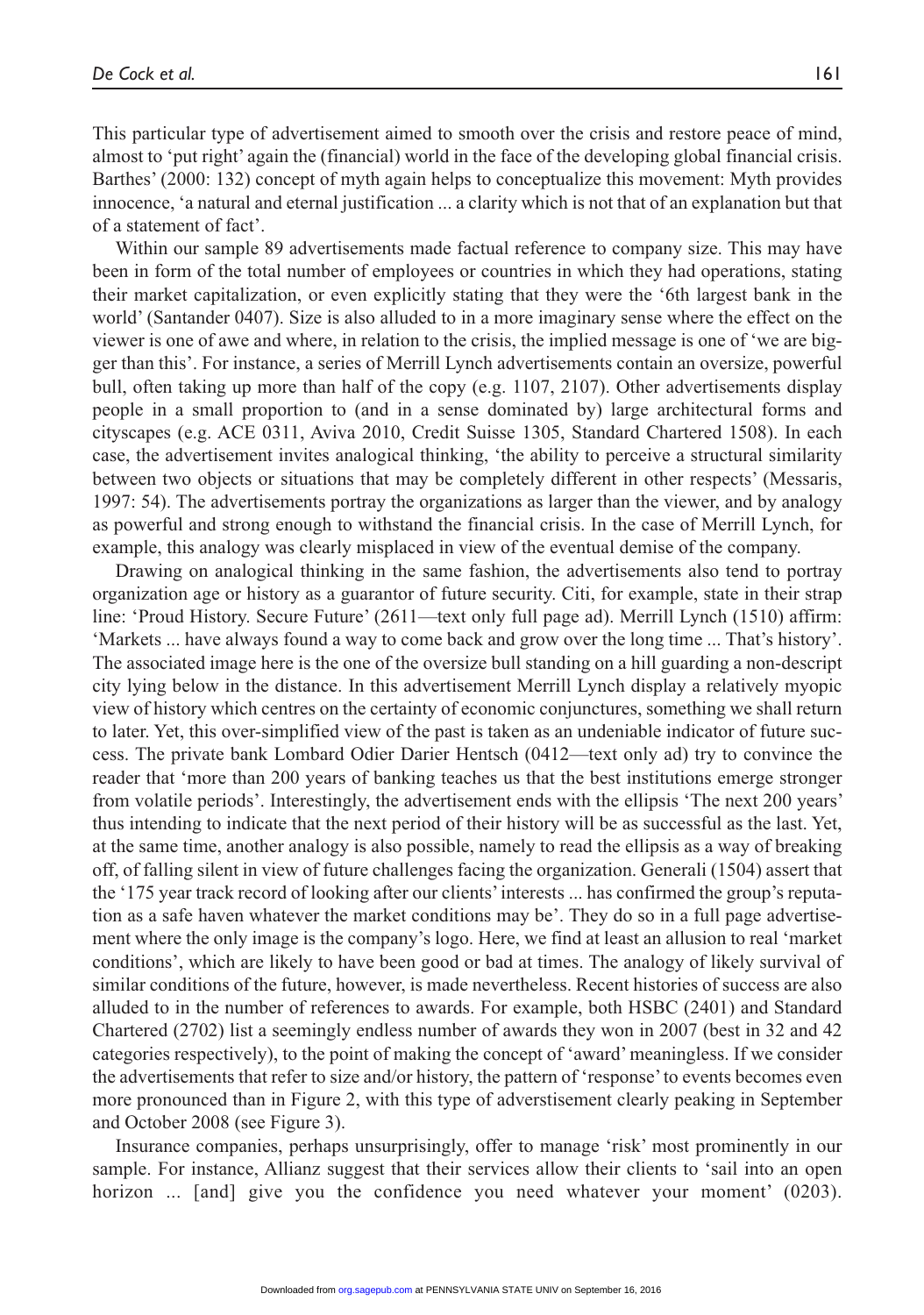

**Figure 3.** Number of advertisements mentioning size, history or size and history

ACE advertisements are a little more explicit with their promises, stating: 'Let ACE take on the responsibility of risk ... [and] free you to focus on the possibilities not the liabilities' (2804, 0606, 0909). Images of architectural frames, cargo ships and super technology are used to create a sense of awe about ACE. The play between text and images is designed here to inspire confidence. Peace of mind is ensured through nullifying the very the notion of risk. Allianz boldly suggest later in the year: 'the risks are covered' (0310—image of three men in suits wearing hard hats). Here risk is not just accepted but defeated; it no longer has any teeth. Allianz also suggest that the sponsorship of safety cars in Formula 1 races is a form of risk management, thus subtly equating the prevention/ mitigation of risk with the 'management' of risk. Interestingly, Allianz create a sense of (presumably cost-saving) continuity by changing their advertisements only slightly for 12 different races. One set of advertisements has an image of an Allianz sponsored F1 safety car on a race track, only changing the name of the circuit where the race is taking place that month: 'Safety First. At Monza and on the road' (1309); 'Safety First. At Hockenheim and on the road' (1907), etc. Another set of advertisements goes into the specifics of the individual race whilst using the almost identical image of a F1 car and a sketch of the race track in question: 'Fuji Speedway. The longest straight in Formula One' (1010); 'Monza. The challenging Parabolica' (1209), 'Circuit de Monaco. The most demanding race of all' (2305). In these advertisements, risk is associated with an overtly risky sport (i.e. Formula 1), but at the same time, this risk appears controlled by the rules and regulations of this sport, i.e. the existence and deployment of a safety car, or through the design of the race track, which is allowed to be challenging but not deliberately (life-)threatening to the drivers.

This approach to risk is taken a step further by a series of advertisements (eight in total) by CME (Chicago Mercantile Exchange). For CME risk indicates potential as their clients 'harvest opportunities from risk' (1709), 'never let risk restrain [their] potential' (0503), and where 'managing risk is an art in itself' (3004). In each case we are presented with an image of a businessman holding some kind of 'prop' which the advertisement's strap line then picks up on. For example, we see the CEO of Bluecrest Capital Management holding a lion on a leash whilst standing in front of the UK Houses of Parliament, with the strap line reading: 'A risk tamed is a reward captured' (2401). Risk, here portrayed by the lion—and presumably by the Houses of Parliament and by implication the regulations that might issue from Parliament's law-making powers—is seen to be eliminated through the successful actions of the organization (here in the shape of its CEO). The viewer's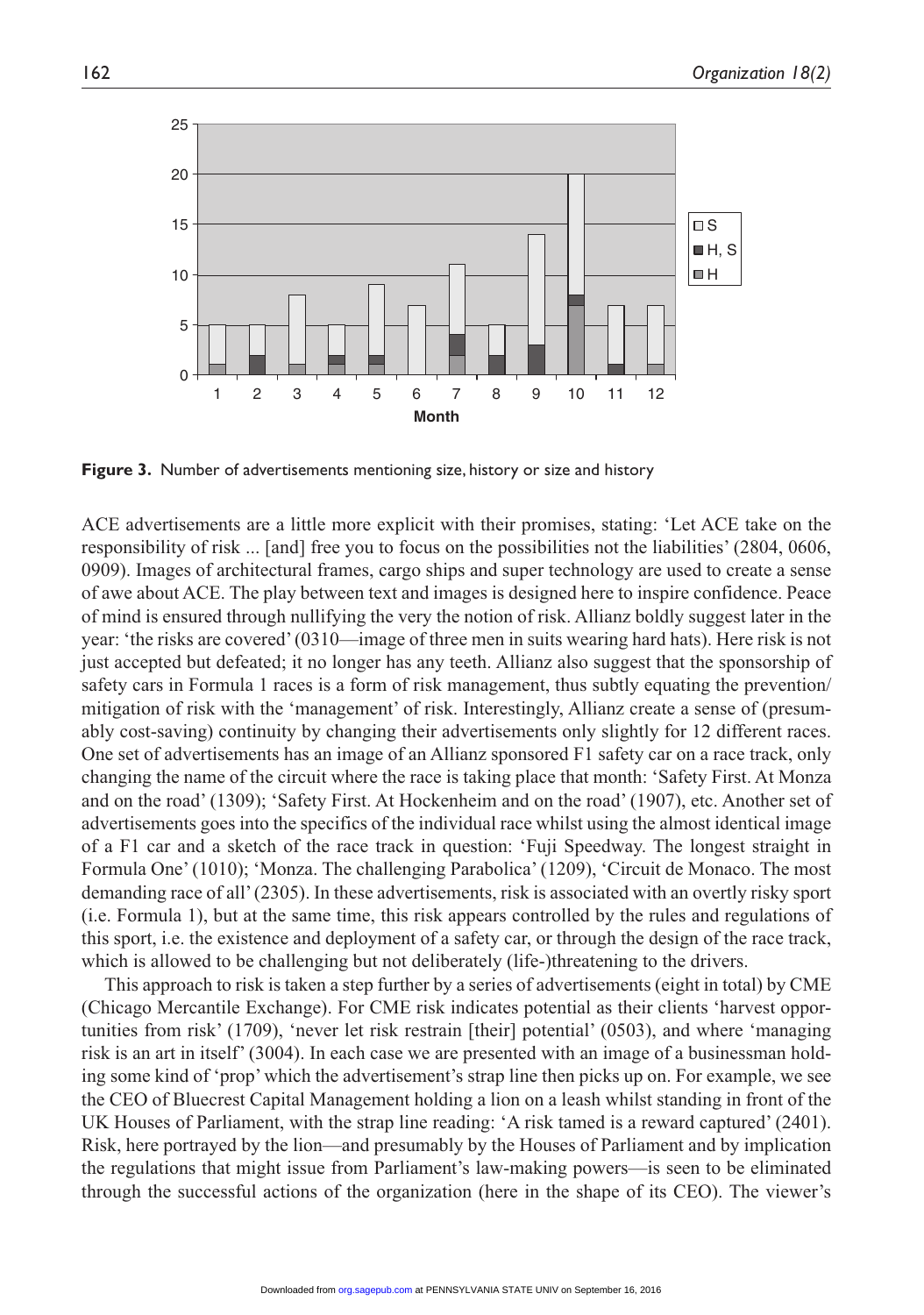attention is drawn to the advertisement through its deliberate violation of reality (cf. Messaris, 1997: 5-9), it being unlikely in 'real life' that one would see a businessman with a lion on a leash in front of the Houses of Parliament. Yet, here the control of risk also remains consigned to this unreal space. The sentiment projected by this series of CME advertisements is undermined further by the rather frantic advertising (five identical full page advertisements published from late September onwards) where CME promises to 'provide confidence in an uncertain world' and help its clients 'Rise Above the Risk'. The latter appears in an advertisement which is heavy on text (it contains the small cartoon image we referred to earlier of a man on a mountain top above the clouds) and which proclaims earnestly that 'CME group protects customers and ensures financial integrity ... No clearing member has defaulted and no customer has ever lost funds due to counterparty failure ... At a time of unprecedented uncertainty in financial markets CME can help you rise above the risks'. So by September 2008 'risk' had become something that needed to be 'harvested', while at the same time 'risen above', protected against, and artfully managed. Yet, at the same time, we find the messages undermined by their accompanying fantastical images, so that 'real' risk disappears from view.

In this section, we have seen how concepts of size, history, and risk are used in the advertisements to contribute to what Raymond Williams would call the 'fantasy' inherent in advertising, a 'fantasy [that] seems to be validated ... at the cost of preserving the general unreality which it obscures: the real failures of the society which however are not easily traced to this pattern' (1980: 189). Not for the last time we reach a point of what we could call 'financial zaum'. *Zaum* is a word first made up by the Russian futurists in 1912, which 'if it means anything at all, means that words have no necessary, inherent meaning' (Conrad, 1998; 111); its coinage sums up the crisis of confidence suffered by language when confronting a world it can no longer describe.

#### *The void in finance*

A perusal of the advertisements suggests that they seem to distance the advertising organizations from the dominant logic of finance capital: a focus on profit and shareholder return maximization. Merrill Lynch, for example, proudly claim they are 'Creating wealth beyond money' (0801). A number of advertisements presents a caring and committed image of the organization in question. UBS state: 'You and Us. The world changes but our commitment doesn't' (1609) and 'You and Us. The times are uncertain. The relationship isn't' (0305). These strap lines are accompanied by images of grey-haired bankers, hinting again at the company's history and experience. Merrill Lynch boast of their 'Unwavering commitment to our clients', and Deutsche Bank are 'committed to our clients' success through all market conditions'. This commitment is even expressed towards entire continents as well. In an advertisement with somewhat unfortunate imperialistic echoes Standard Chartered (3107) remind us that, 'One bank made a commitment to Africa more than 150 years ago'. This 'caring' dimension is pushed even further in a series of advertisements titled 'Close and Strong' by Santander. Each advertisement features a warm embrace. Images include: a child hugging the leg of a parent (0112), a girl hugging a tree (1711), a loving couple on the beach (2111). With each advertisement the caption reads: 'This is how we want our 80 million customers, 2.8 million shareholders, and 170,000 employees to feel about us. Like the best bank in the world'. Santander clearly want to elicit a deep loving affection from all customers, shareholders and employees. These advertisements illustrate Boltanski and Chiapello's argument (2005) that capitalism cannot function without an ideology that justifies it in terms of the 'common good'. Its legitimation requires a moral appeal to this 'common good', and it will therefore appropriate emancipatory discourses of commitment and self-fulfilment (Kemple, 2007).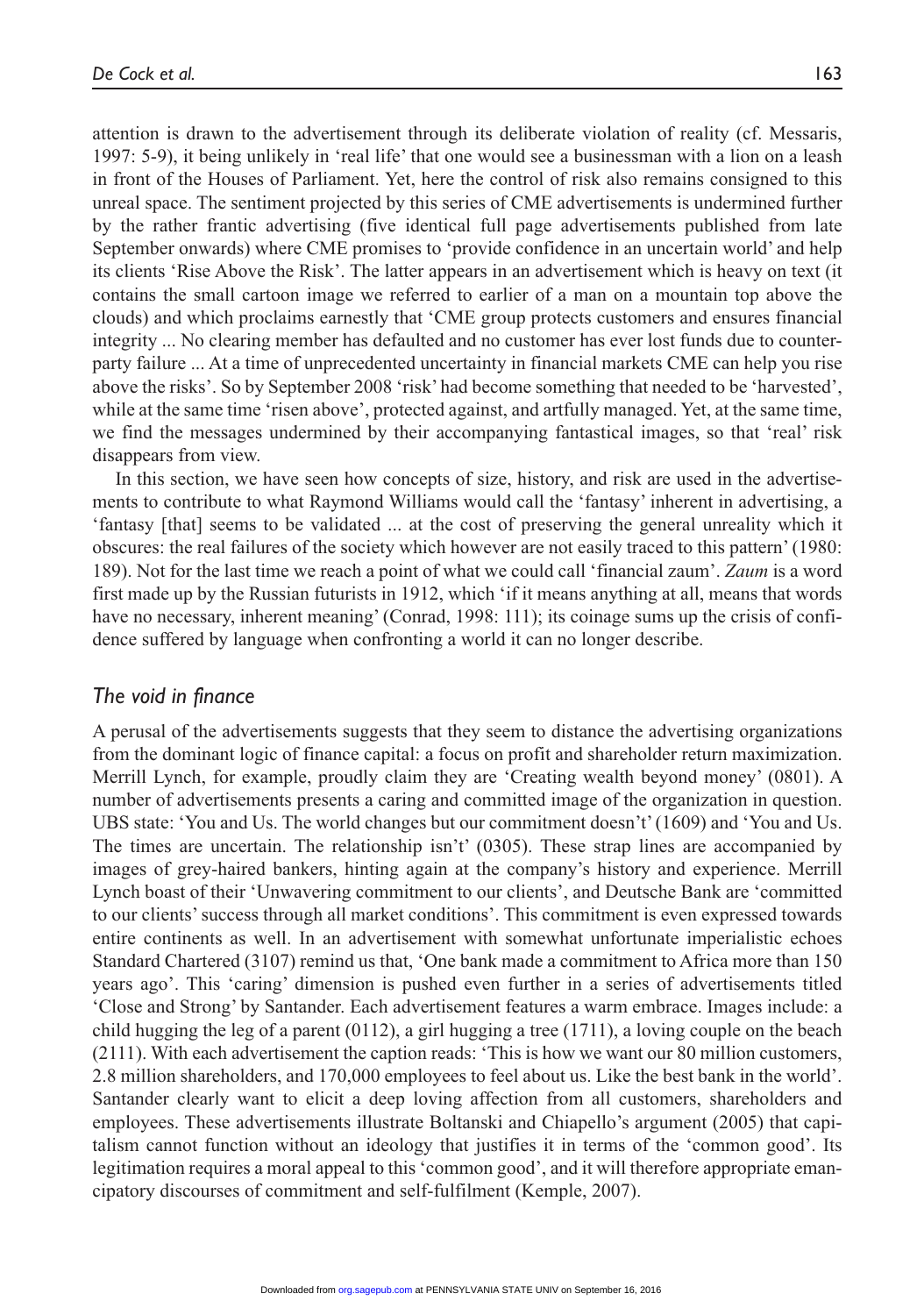In contrast to the more fantastical images discussed above, many financial organizations included in our sample frequently refer to their engagement with a variety of current cultural or sporting events while only tangentially referring to their business operations. This gives the impression of the finance industry recognizing that it is devoid of meaning or values and is therefore having to make constant reference to the indirect value it brings to, or the support it provides for, the non-economic sphere (also cf. Messaris, 1997: 236–243). The associated images (of, for example, a cello player, a racing track, an art gallery, cultural icons, family life, or a busy marketplace) give the illusion of substance, of the advertisements having 'content'. However incongruous the fit to its business, anything will do that can help lend an aura of solidity, permanence, and integrity to the organization, especially in times of crisis.

We can see this in advertisements that make simple reference to culture like Deutsche Bank's reference to the Frieze Art Fair (0910), or in the national cultural references made in the Vienna Stock Exchange series. Stylized drawings for the latter include: a couple waltzing (0907), a rider from the Spanish Riding School (0309), a man playing the violin (1806), the famous Prater Ferris wheel (1509). Mizuho ran a series of advertisements (eight in total) consisting of reproductions of various works by Hokusai and Hiroshige with most of the copy devoted to an art-historic analysis of the painting. The only commercial element is to be found in the strap lines: 'Powerful implementation, global impact'; 'Pioneering vision, innovative integration'; or 'Challenging concepts, dramatic results'. Allianz and Santander heavily play on their sponsorship of F1 (12 and 9 advertisements respectively). In an almost comically hyperbolic series of advertisements using images of sleeping children—'Kate Never Sleeps' (0206) and 'Dreams Never Sleep' (1205)—Citi Group suggest: 'Kate's world is being enhanced by those near and far. And every minute Citi is helping'. Likewise Standard Chartered proclaim they are 'Supporting Communities While Securing Wealth' (hybrid image of bank vault and Asian peasant making round net—1711) and 'Enriching Lives While Enhancing Industries' (hybrid image of human eye and camera lens—2411). Interestingly, the Credit Suisse advertising campaign has an ironic but rather revealing take on this lack of values. Their advertisements re-instate the image of the sensible, economically rational financial world lost within almost desperate attempts of the other financial actors to disguise the fact that they could be seen (especially by their peers) as boring financial institutions: 'Some think savouring life. We think return on investment' (0110, image of three people tasting wine in cellar); 'Some think dreams come true. We think corporate finance' (0403, image of three people talking in front of boat); 'Some think standing ovation. We think outstanding performance' (2309, image of two opera singers taking in applause).

#### *Ideology, form and utopia*

Finance capital requires a libidinal apparatus in order to be culturally secured, especially perhaps in times of crisis. Unlike with the abstract notions of neo-classical economics, one might expect to find promises and possibilities buried within the imaginaries of finance capitalism; some way of discovering 'the best in the worst'. While the first part of this section explores two examples of the way in which 'form crystallizes modes of ideological perception' (Eagleton, 2002: 63), the second part explores the 'other spaces' organizations allude to in the face of the crisis. The advertisements deliver a promise of distance and shelter from the turbulence and uncertainty created by capitalism; a promise that financial markets are somehow separate and different from the financial actors constituting these markets, and that existing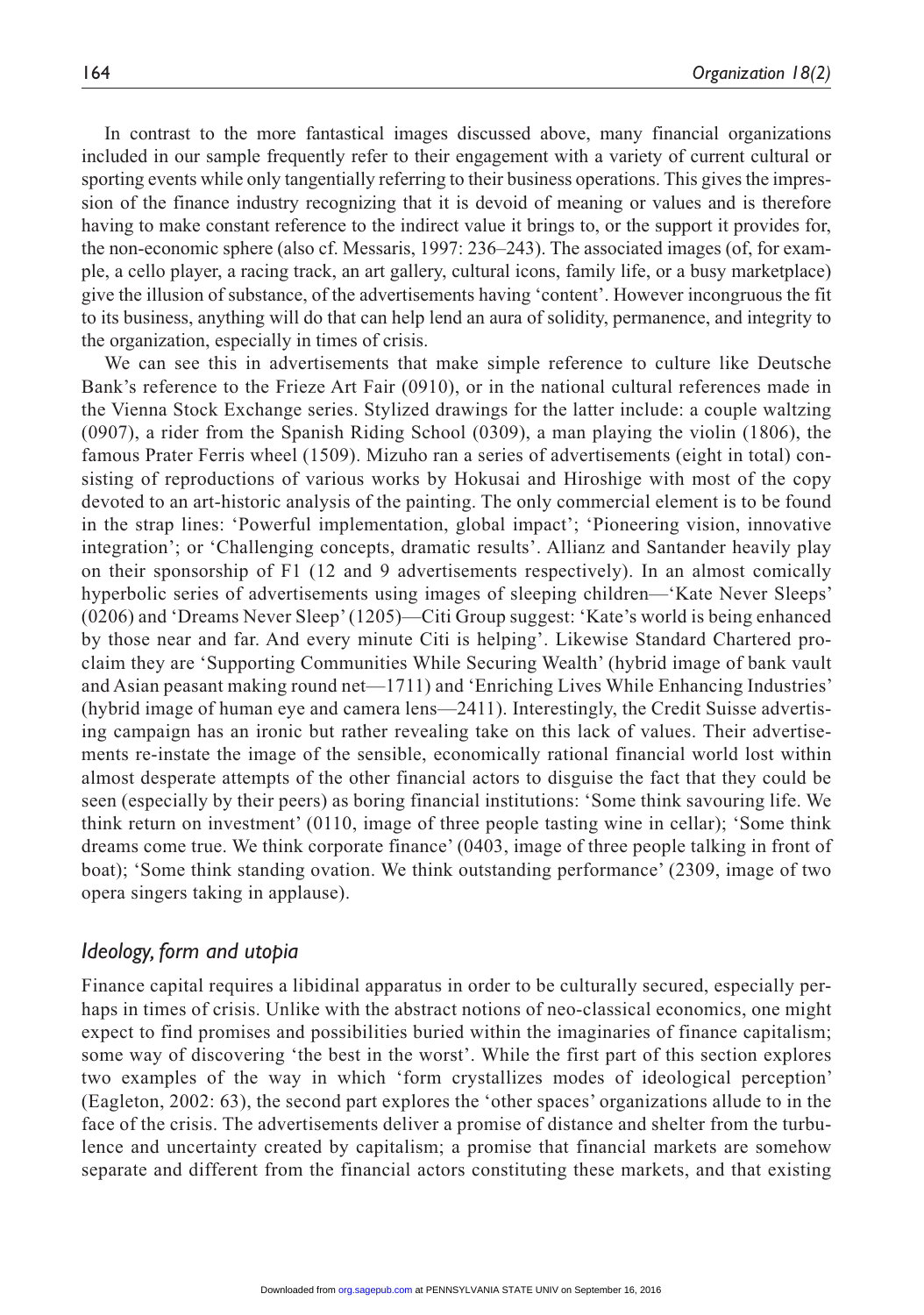methods and the modi operandi (which by all accounts created the crisis) now hold the key to 'rising above' the crisis.

The advertisements published in most direct response to the meltdown tended to take the form of full-page text-only advertisements (e.g. ACE 1809, AIG 2609 and Citi 2611). At first glance, the image-work appears to have broken down. AIG's advertisement is typical and takes the form of an open letter by the chairman and CEO. It is important to remember the chronology of events here: this is just over a week after the US government took a 79.9% stake in the company whilst government analysts and accountants from the world's leading investment banks could not figure out how much cash the company would require in order to collateralize its credit default swaps; over the course of a weekend estimates rose from \$20bn to \$85bn (Caldwell, 2008). The advertisement states:

Thank you for sticking with us. All 116,000 employees appreciate your confidence ... Be assured that our insurance companies remain strong and well capitalized ... Regulations ensure that the assets of our insurance companies are there to back up each policy. You are protected. Your policies are safe.

I'll be communicating with you as we mold AIG into a strong, nimble and vital organization focused on exceeding your expectations and securing your future.

No image could capture the severity of AIG's situation. Here the text, plain and 'honest', is the image. We are reminded of Marx's insight that form is determined by the type of content it has to embody, a content which is historically determined and by no means 'a mere quirk of the individual artist' (Eagleton, 2002: 21). The advertisement takes the most basic form of business communication: the office memo. It represents a plea or maybe even a practical business request from one business man (the chairman) to another (the reader/investor). The advertisement is serious and honest (in form if not content), reflecting a desperate time for the company.

The crisis also caused subtle shifts in the campaigns of the hardest-hit organizations. For example, Merrill Lynch published a series of advertisements with an identical image in January, July and October (the final image has been zoomed out slightly, but only marginally so): the aforementioned bull standing on a hill overlooking/guarding the city below. Each of the advertisements seemed to be published just after a low point in the share price: the first one after a drop through the \$20 share floor, the second one on the day the share price fell to a record low of \$13, and the final one appeared after the Bank of America takeover and a dramatically volatile period for the share price in which it dropped through the \$10 price floor. In January and July the advertisements retained the same form with strap lines that promise 'unwavering commitment' to clients. The image takes up approximately 75% of the copy, with a few lines of text added. The image of the advertisement published in October only takes up 40% of the copy. The text, resembling the format of a poem, reads:

Every economy of the world

has weathered difficult times before.

At Merrill Lynch, we understand

that in the middle of the storm,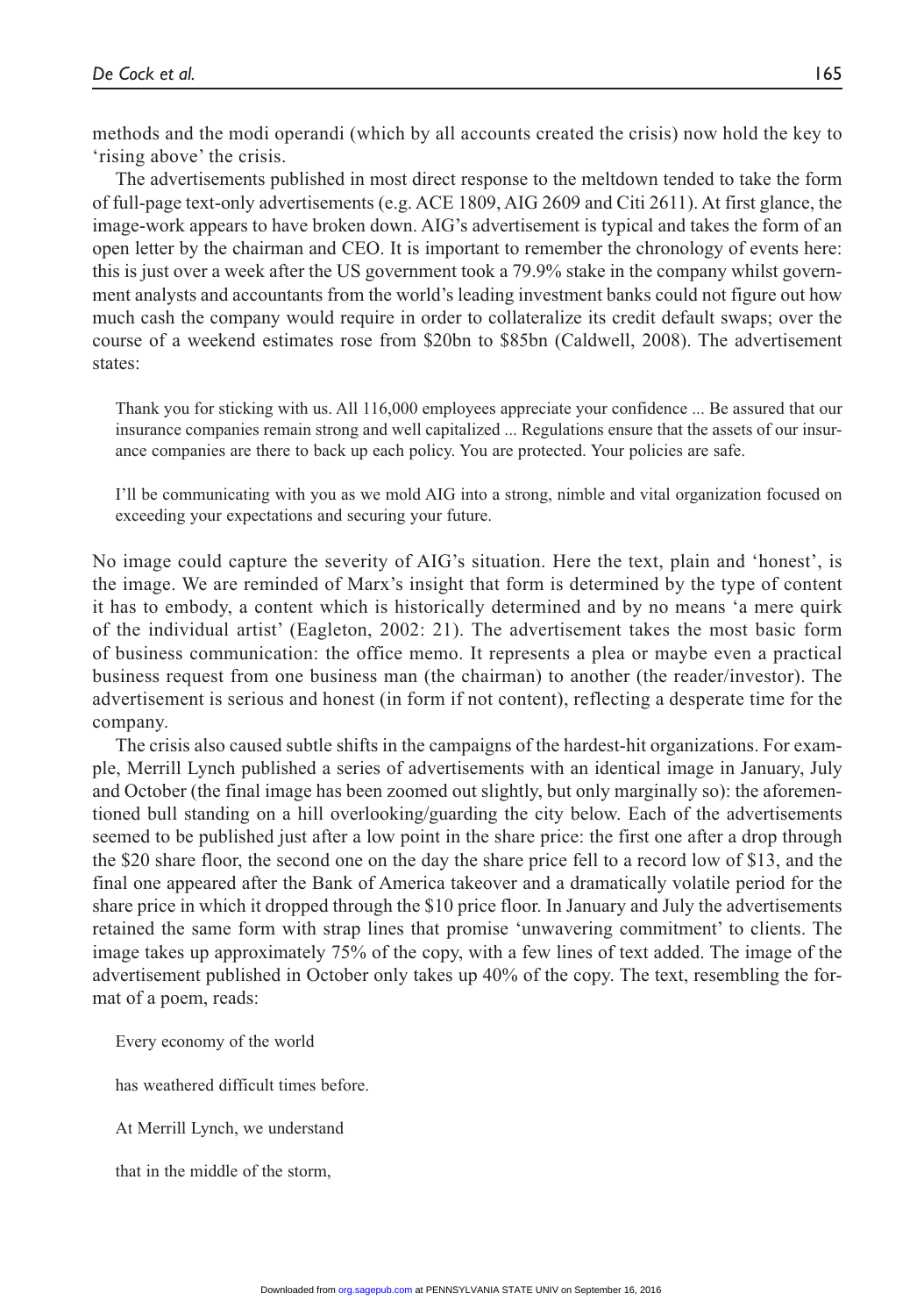it is hard to limit emotions.

But our faith in the global economy,

its markets and its people is unwavering.

For they have always found a way to come back

and grow over the long term.

That's not a belief. That's history.

This advertisement offers a veritable cornucopia of contradictions and tensions of which we can only note two in passing. First, there is the rather explicit contradiction between the phrase 'But our faith in the global economy ... is unwavering' and the later statement 'That's not a belief. That's history'. Merrill Lynch's modest plea for an unemotional consideration of its historical *facts* hangs the evidence of global market recovery on history not belief, thus distancing itself from the fact that global recovery is only at best a 'belief statement'. A second contradiction exists between the poetic structure and uplifting prose of the text and the statement 'It is hard to limit emotions'. While attempts have been made within the content of the poem to 'limit emotions', this content sits within a historically emotional form, that is, a poem. In Macherey's (1966) terms such a conflict of meanings between form and content is produced by the work's relation to ideology. Here the advertisement's interplay of form and content tries but fails to suture the ideological ruptures that characterized the economy in late 2008.

The sample of advertisements considered in its entirety also offers a more general vision: a closure to the excesses of capitalism. Examples of the 'capitalist way out of the crisis' can be found in the advertisements where financial players argue that they can offer 'solutions' to the financial crisis whilst still living the dream of capitalism. A number of companies emphasize their performance and success in 'turbulent times': BNY Mellon (0206), Barclays Capital (2301), Invesco Perpetual (2903), Dexia (2204), Anglo Irish Bank (0805), RZB (0110), HSBC (0508). Other players, such as Deutsche Bank and Fortis, go further and incorporate images of the crisis (without ever mentioning the c-word of course) into their campaign. Images of uncertainty and turbulence (i.e. waves and curves) are contrasted in Deutsche Bank's case with their large square, solid-looking logo rising out of the sea (1803, 2305, 0407, 1609, 1909) or trivialized as in Fortis's advertisements, which show a series of curves (1606, 2306, 2808, 1909). One example shows a cartoon drawing of a man sleeping on a curve with the strap line 'life is a curve. Where are you on it?' (1606). What is particularly interesting about the Deutsche and Fortis advertisements is the way these companies portray themselves as autonomous, well controlled entities that are completely separate from the decision making which caused the crisis.

In promising certainty, solidity and simplicity (through, for example, the reference to size, risk and history described above), many of the organizations included in our sample were essentially offering closure to the key symptoms that made finance capitalism appealing in the first place: dynamism, turbulence, exchange and wild profits. The question remains whether these closures to the excesses of capitalism represent a capitalist utopia? Whilst visions of a safe and progressive capitalism are provided through our sample of FT advertisements, these advertisements contain no essential enabling mechanisms beyond the rather fashionable references to risk management. As such they are little more than some wish-fulfilment of private fantasies from our present vantage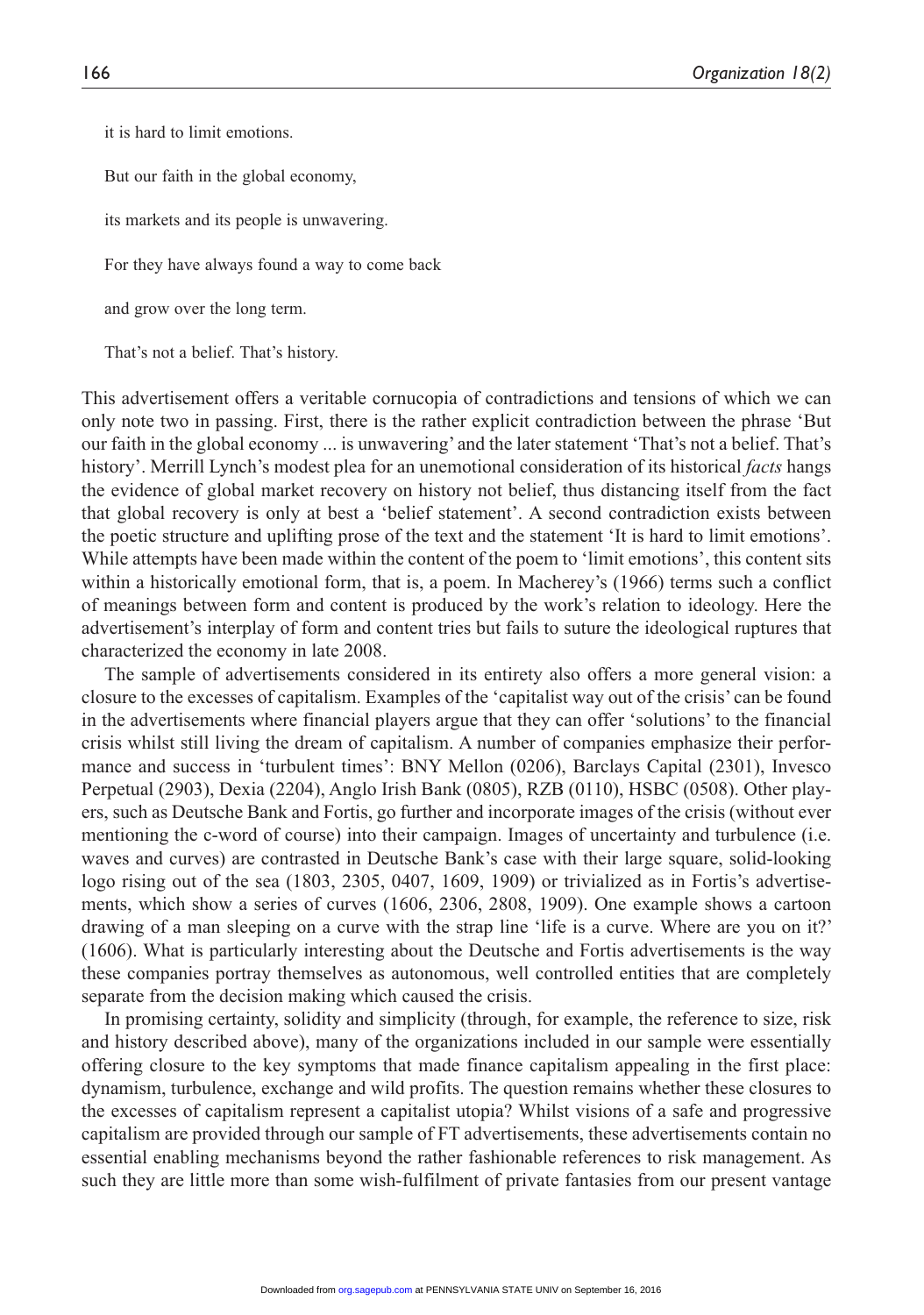point (cf. Jameson, 2005). The 'other spaces' on offer do not really promise an alternative to the present, but rather a flat vision of 'capitalism without its symptoms'.

#### **Discussion**

What we see in our assemblage of advertisements is an imaginary with both conscious and unconscious dimensions. In conscious terms, advertising allowed financial institutions to project images of themselves as coherent, autonomous, permanent and committed to their relationships with customers. However, these institutions were also an audience to these advertising images and narratives and may have found them unconsciously appealing in that they reflected back certain positive but phantasmal aspects about themselves. In reading these advertisements we find that perhaps the phantasmal aspects which were the most appealing were also a source of ignorance for these organizations as they shrouded the existence of real movements in the economy during 2008. The GFC was about discovering that the autonomy of financial institutions was not real; that it was vulnerable to counterparty and liquidity risk. The crisis was a systemic event exacerbated by the power of the imaginary projected in our sample of ads. As the crisis unfolded financial institutions desperately tried to shore up this imaginary which expressed rationality and autonomy of individual institutions. In the remainder of this discussion section we will now review the analysis of our empirical material and explore how projected imaginaries related to some of the real movements in the economy prior to, and during the financial crisis.

The first section of our analysis illustrated how financial institutions made increasing reference to their size and history as the crisis unfolded. These efforts projected an image of stability, longevity, strength, and permanence; all features which could be juxtaposed to the wild fluctuations of the market. However, financial institutions were also, in a less conscious sense, audiences to these images and perhaps too readily believed that their prior successes and size in terms of resources and assets would guarantee future survival. This belief in their longevity and security of their assets allowed institutions to take on high levels of debt in order to produce better returns prior to the crisis. These very high leveraging ratios turned out to be a major contributory factor to the GFC. Risk management techniques were also seen to stimulate a desire for certainty amidst the crisis. Often such techniques were projected in an exaggerated fashion where risk was somehow made to disappear. This confidence in risk management techniques was beautifully captured by the Fortis advertisement of the cartoon-image of a man sleeping on a fluctuating market curve. Our sample of advertisements also projected an appetite for risk, as exemplified by straplines such as 'Harvest[ing] opportunity from risk' (CME 1709) and 'never [letting] risk restrain your potential' (CME 0503). In retrospect we see that institutions too readily believed in their own images and narratives and were over-confident in their ability to manage risk. Power (2009) argued that despite the expansive and well-developed risk management practices the events of the financial crisis demonstrated that these practices were incapable of articulating and comprehending critical risks, particularly those associated with the interconnectedness of organizations. Similarly, Roberts and Jones (2009: 865) have outlined how risk management techniques were not neutral intermediaries but rather mediators, agents in their own right 'that in their actual effects fed both the illusions of rationality (greed) that fuelled market growth, and compounded fear and panic as 'credit risk' escaped its profitable framing and became systemic'. Perhaps then, the image of the man sleeping might have been better drawn on the rising waves of counterparty and systemic risk.

In the second section of our analysis we referred to the number of ways in which financial institutions made connections between their services and various cultural, art, and sporting events.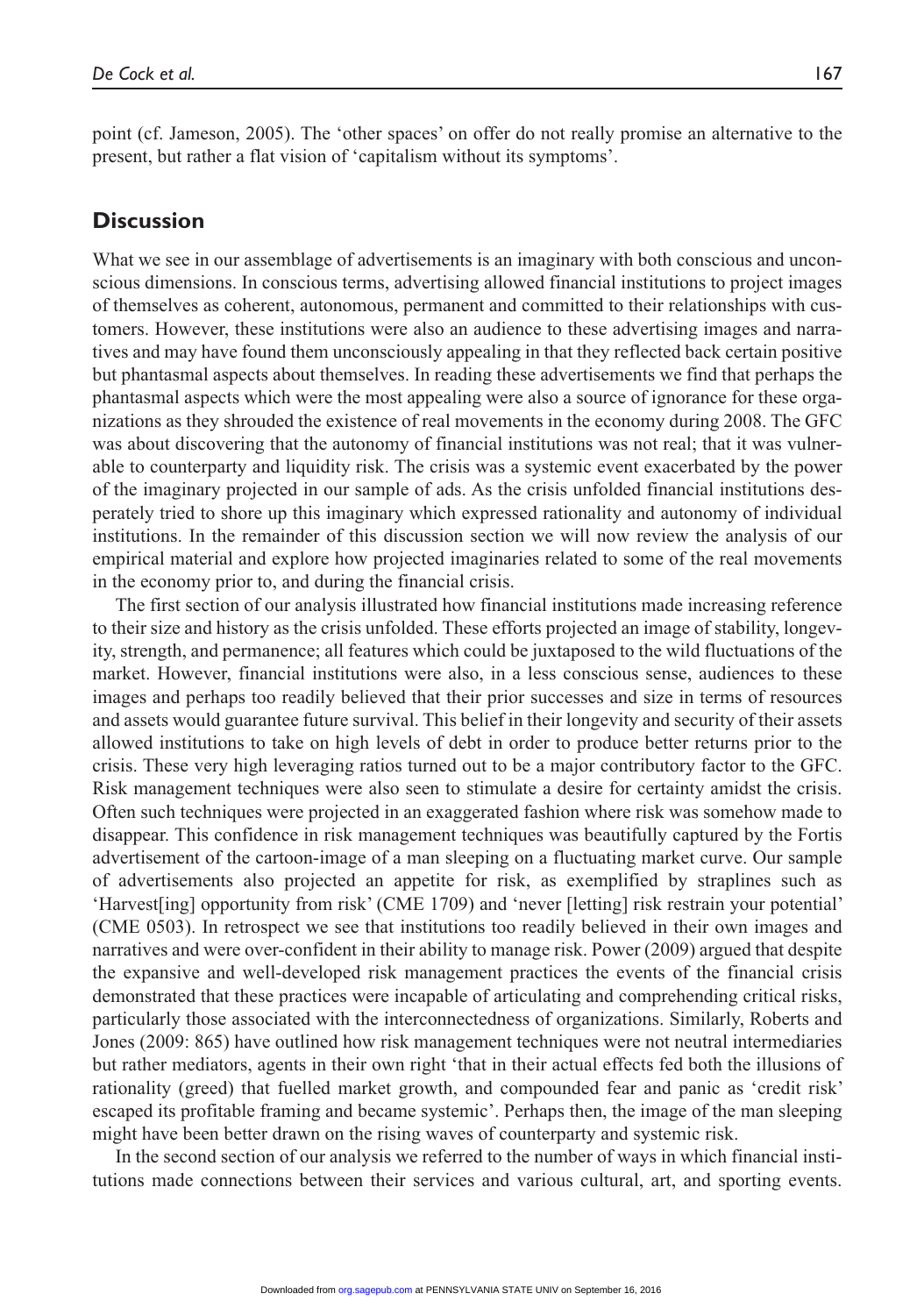Customers, as readers of these advertisements, were encouraged to associate the activities of financial institutions with the meaningful and exciting events in their lives. Therefore, the success of financial institutions as cultural facilitators could be seen as crucial to the enjoyment of these activities in the future. The constant need of financial actors to establish themselves as having cultural value for society is revealing in that such a positive fantasy may be concealing a traumatic lack. Perhaps they are trying to close off an alternative reality—one in which the financial industry has minimal cultural value for society, that is, where financial institutions are simply meaningless facilitators of the economy. This is not to deny the efficacy of such a move of course. These advertisements may thus offer a 'a trace of the true' in that they point to the incapacity of capitalism to offer intrinsic libidinal investments to its subjects and to capitalism's urgent internal need to reinvent and continuously appropriate older forms of coding. They are an example of a translation process that incessantly needs to spell out the role of the financial industry in its larger social context. This is, as both Badiou (2006) and Žižek (2008) have pointed out, because capitalism cannot offer a civilization of its own, with its specific way of rendering life meaningful. Thus capitalism mobilizes already-existing things whose legitimacy is guaranteed, to which it then gives a new twist by combining them with the exigency of capital accumulation (Boltanski and Chiapello, 2005). Commitment to customers, families, and developing countries, for example, was also alluded to in our sample of advertisements. Through communicating the personal value of commitment, financial institutions hoped to project a caring and supportive image for themselves, for their customers, and for the public at large. Many advertisements required the audience to recognize that financial institutions have an ethical function beyond creating profits for themselves; for 'creating wealth beyond money' as Merrill Lynch put it. However, the notion of commitment acquired a double edge during the GFC with the more desperate organizations (e.g. AIG) thanking customers and investors for their loyalty. While an interdependency between firms and their customers was acknowledged, little was communicated that would relate to the myriad of other important relationships that existed between financial institutions at the time. The shift from an 'originate to hold' to an 'originate to distribute' model of securitization within the finance industry had led to complex and extended chains of institutional relationships and interdependency. The images and narratives of commitment to customers in fact may have masked the lack of concern for these potentially far more critical sets of relations.

Section three of our analysis reviewed the efforts of organizations to separate themselves from the excesses of capitalism and from any agential role in the crisis. This crude division of organization from organization, organization from market, and organization from crisis is perhaps the most common feature of our sample of advertisements, where the projection of the organization is that of an autonomous, coherent and permanent entity. In relation to movements in the real economy during the crisis the view of organizations as autonomous became fundamentally problematic. The Turner review (FSA, 2009) indicated that this view underpinned decision-making models within financial institutions who saw themselves as 'sufficiently small in scale as not to affect the market, and independent of other firms' (44–45). The review further stated that this was 'a deeply misleading assumption if it is possible that developments in markets will induce similar and simultaneous behaviour by a number of players' (44–45). Similarly, the failure of risk calculations to acknowledge the vast extent of interconnectedness of organizational debt relations resulted in the existence of fatal counterparty and systemic risk. These financial institutions' own advertising images and narratives projected the seriously flawed assumption that the market was something more than the sum of its interconnected organizational parts, something separate and eternal. The image of the autonomous institution and the autonomous market is perhaps *the* crucial element in the imaginary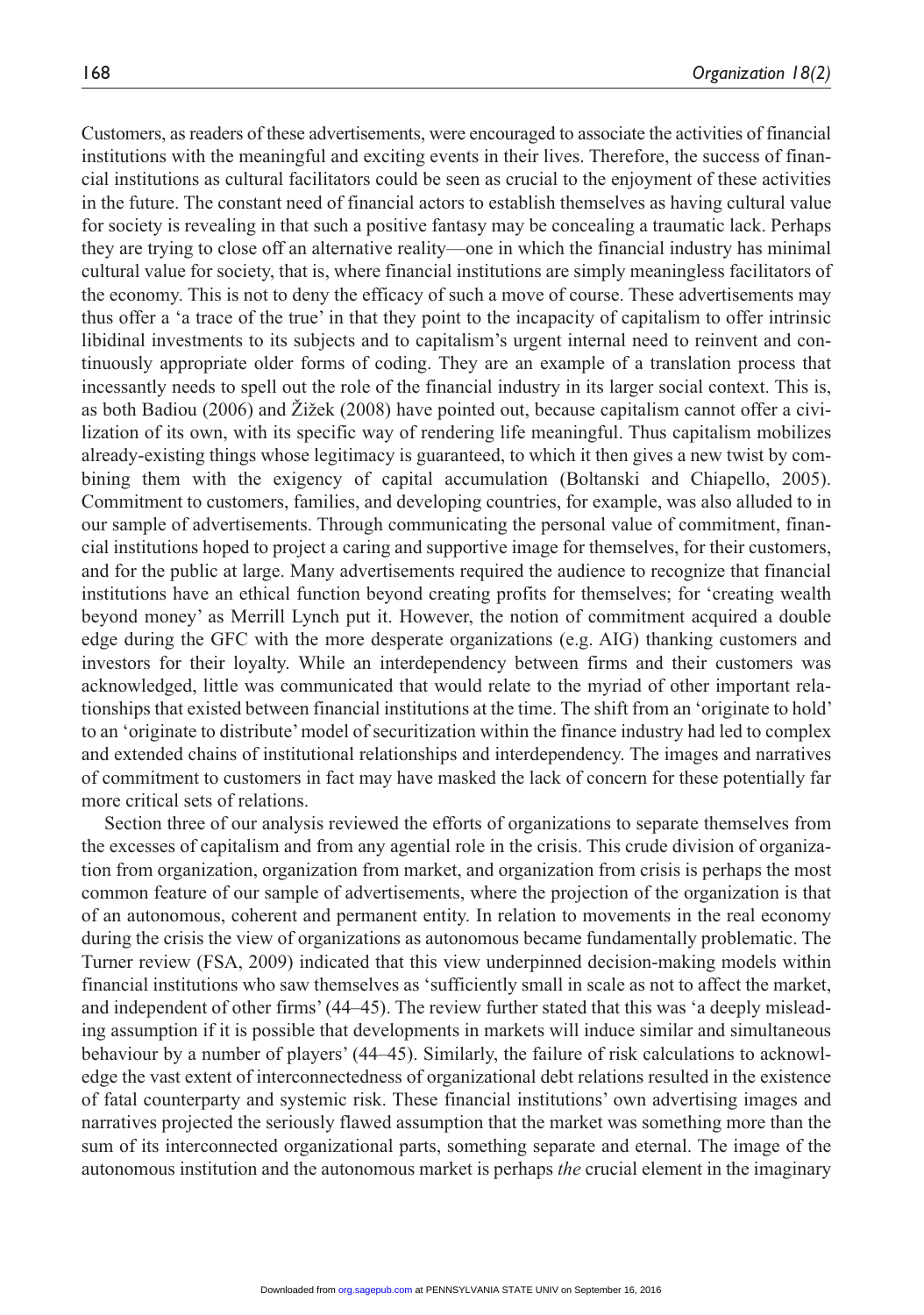of financial capitalism. And whilst this imaginary proved to be deeply implicated in precipitating the global financial crisis, it is this same imaginary which has made, and continues to make, crucial aspects of the recent period of 'capitalism in crisis' very hard to question.

Breathe freely now! The market's getting well!

Again the doldrums have been overcome.

The difficult task has once again been done.

And once again a plan is finely spun.

And the world resumes the way we like it run.

Brecht (1962: 187)

#### **Notes**

- 1 There is a growing body of literature in organizational research which explores the use of images produced in and/or about organizations. However, it would take us too far beyond the aim of this special issue to give an overview of the key contributions in the field of image-work against which we could then position our own study. For an excellent overview of this work we refer the reader to Warren's (2009) recent overview chapter.
- 2 The FT had an average circulation of 432,944 in January 2009, indicating a 3.17% drop in circulation over the course of 2008. It had a full-rate circulation in the UK of 75,679, with 135,236 copies circulated in the US, 124,358 in Europe and 40,167 in Asia (Busfield, 2009). Davis (2005), on the basis of an extensive series of interviews in the City of London, found that 'Everyone reads the *Financial Times ...* ' (2005: 310); as one of his interviewees put it: 'reading the *FT* every morning you make sure you have a relatively broad set of updates ... (2005: 311)'. In a major advertising exercise, the 'we live in financial times' campaign launched in April 2007, the FT had put itself very much at the heart of the new economic imaginary of a financialized economy (De Cock, 2008).
- 3 We collected 81 financial advertisements in 2007 (De Cock et al., 2009) and in an earlier study we collected 133 advertisements at the height and subsequent crash of the dotcom boom (De Cock et al., 2005 data covering the year 2000).
- 4 At the start of the 19th century Saint-Simon had already suggested 'Money is to the body politic what blood is to the human body ... . thus the law of finance is the general law; it is the law from which all others derive or ought to derive' (quoted in Boltanski and Thévenot, 2006: 122).
- 5 Our calculations are based on Table 6.16 A–D, *Corporate Profits by Industry* (www.bea.gov).
- 6 Williams was on the whole dismissive of advertising 'makers': 'Most advertising is not the cool creation of skilled professionals, but the confused creation of bad thinkers and artists' (1980: 190).
- 7 We note here that our reference to Barthes does not mean that we offer a detailed semiotic analysis of the kind McFall critiques in some detail (2004: 9–34). In our view, the concept of 'myth' here points towards the wider cultural-economic and financial issues we wish to discuss.
- 8 We excluded all 'doubles' (subsequent identical ads). Those with differences in text or image, however small, we included in the sample. In what follows we will date the ads by the month they were published. So (1103) would mean the advertisement was published on March 11 2008.
- 9 Bank of England Financial Stability Reports can be accessed via the following link: http://www.bankofengland.co.uk/publications/fsr/index.htm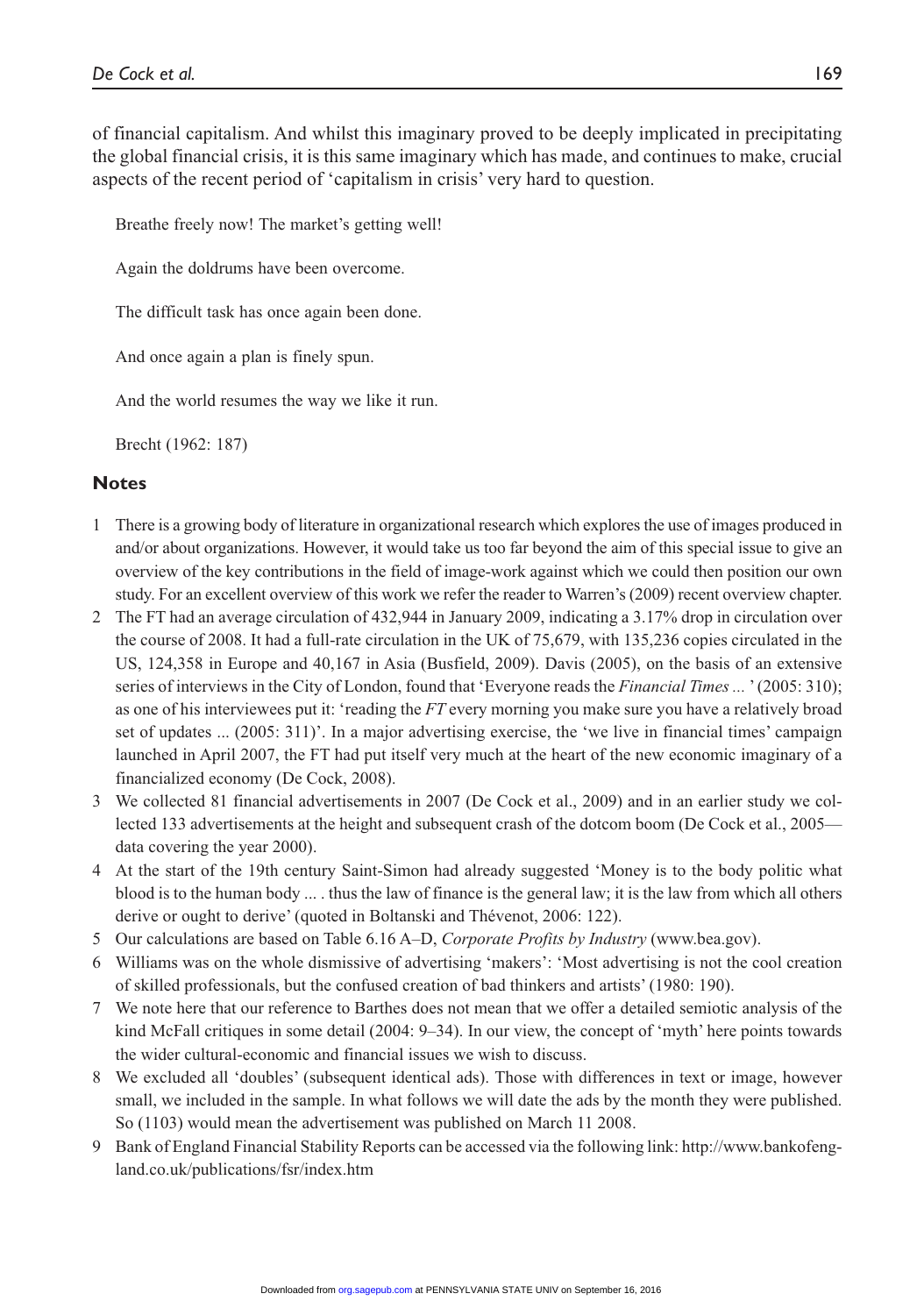#### **References**

Amin, A. and Thrift, N. (2004) 'Introduction', in A. Amin and N. Thrift (eds) *Cultural Economy Reader*: x–xxx. Oxford: Blackwell.

Badiou, A. (2006) *Polemics* (S. Corcoran, Trans.). London: Verso.

- Barthes, R. (2000) 'Myth Today', in S. Sontag (ed.) *A Roland Barthes Reader*, pp. 93–149. London: Vintage.
- Benjamin, W. (2002) *Selected Writings, Volume 1: 1913–1926.* Harvard, MA: Harvard University Press.
- Blackburn, R. (2006) 'Finance and the Fourth Dimension', *New Left Review* 39: 39–70.

Blackburn, R. (2008) 'The Subprime Crisis', *New Left Review* 50(2): 63–106.

Boltanski, L. and Chiapello, È. (2005) *The New Spirit of Capitalism* (G. Elliott, Trans.). London: Verso.

- Boltanski, L. and Thévenot, L. (2006) *On Justification: Economies of Worth* (C. Porter, Trans.). Princeton, NJ: Princeton University Press.
- Brecht, B. (1962) *Plays Volume II*. London: Methuen.
- Buck-Morss, S. (1995) 'Envisioning Capital: Political Economy on Display', *Critical Inquiry* 21(2): 434–67.

Buck-Morss, S. (2007) 'Visual Empire', *Diacritics* 37(2–3): 171–98.

- Busfield, S. (2009) 'Financial Times Dips as Qualities Score Sales Boost', *Guardian*, February 6 2009.
- Caldwell, C. (2008) 'There is No Free Lunch and No Free Economy Either', *Financial Times*, September 20 2008.
- Conrad, P. (1998) *Modern Times, Modern Places: Life & Art in the 20th Century*. London: Thames and Hudson.
- Davis, A. (2005) 'Media Effects and the Active Elite Audience: A Study of Communications in the London Stock Exchange', *European Journal of Communication* 20(3): 303–26.
- De Cock, C. (2008) 'Adventures in Financeland', *Organization* 15(6): 946–56.
- De Cock, C., Fitchett, J. and Volkmann, C. R. (2005) 'Constructing the New Economy: A Discursive Perspective', *British Journal of Management* 16(1): 37–49.
- De Cock, C., Fitchett, J. and Volkmann, C. R. (2009) 'Myths of a Near Past: Envisioning Finance Capitalism *anno* 2007', *ephemera: theory & politics in organization* 9(1): 8–25.
- Eagleton, T. (2002) *Marxism and Literary Criticism*. New York, NY: Routledge
- Evans, J. and Habbard, P. (2008) 'From Shareholder Value to Private Equity—The Changing Face of Financialisation of the Economy', *Transfer* 14(1): 63–76.
- Freeland, C. (2008) 'Leader's Tricky Challenge of Saving US from Hell', *Financial Times* December 19 2008.
- Froud, J., Leaver, A. and Williams, K. (2007) 'New Actors in a Financialised Economy and the Remaking of Capitalism', *New Political Economy* 12(3): 339–47.
- Froud, J., Johal, S., Leaver, A. and Williams, K. (2008) 'Ownership Matters: Private Equity and the Political Division of Ownership', *CRESC Working Paper Series*, 61.
- FSA (2009) *The Turner Review: A Regulatory Response to the Global Banking Crisis*. Available from: http:// www.fsa.gov.uk/pubs/other/turner\_review.pdf.

Glyn, A. (2006) *Capitalism Unleashed: Finance Globalization and Welfare*. Oxford: Oxford University Press. Goldman, R. (1992) *Reading Ads Socially*. London: Routledge.

- Gowan, P. (2009) 'Crisis in the Heartland: Consequences of the New Wall Street System', *New Left Review* 55(1): 5–29.
- Hilferding, R. (2006) *Finance Capital: A Study of the Latest Phase of Capitalist Development*. London: Routledge.
- Hopwood, A. G. (2009) 'The Economic Crisis and Accounting: Implications for the Research Community', *Accounting, Organizations and Society* 34: 797–802.
- Jameson, F. (1997) 'Culture and Finance Capital', *Critical Inquiry* 24(1): 246–65.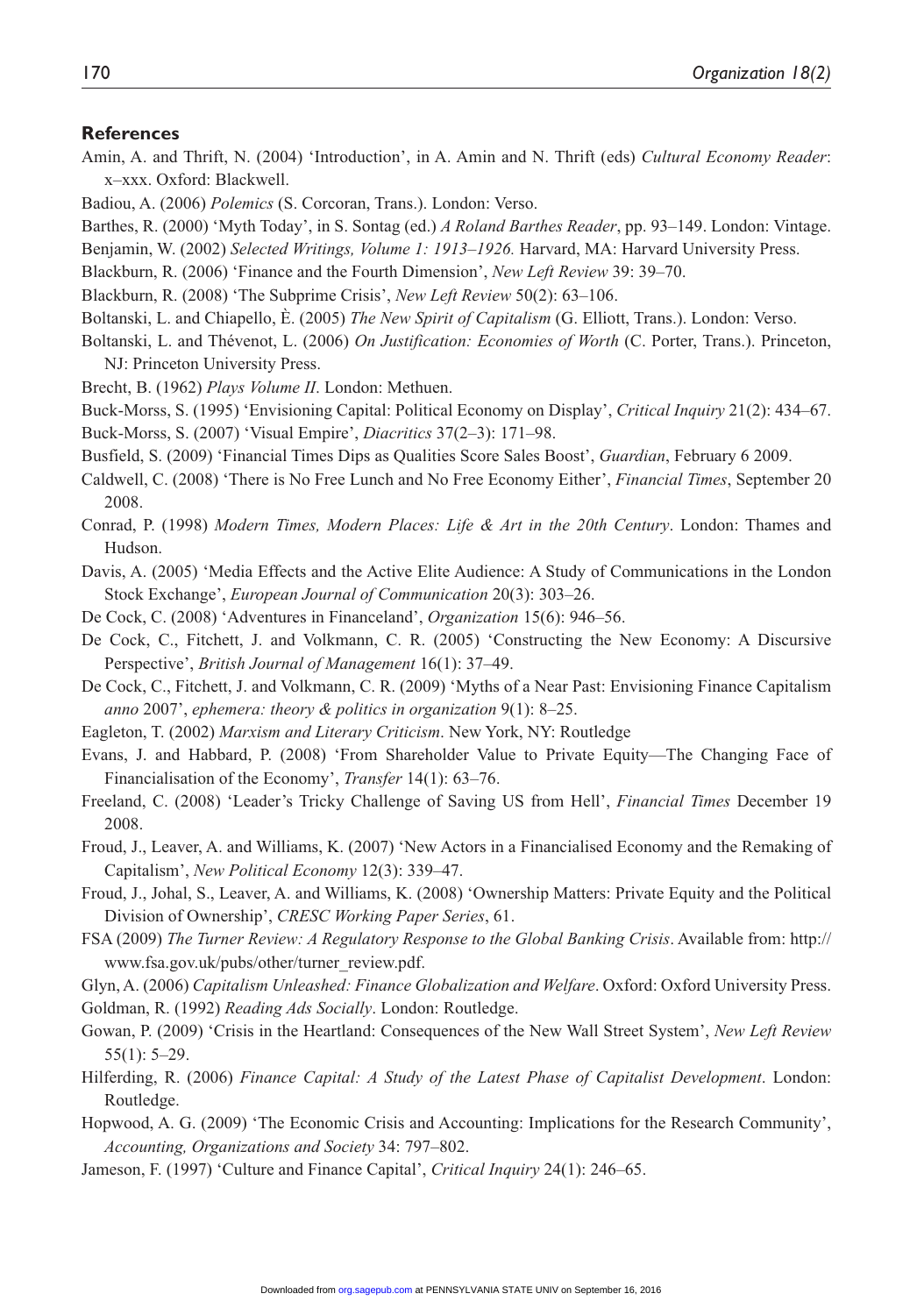Jameson, F. (1998) *Brecht and Method*. London: Verso.

- Jameson, F. (2005) *Archaeologies of the Future: The Desire Called Utopia and Other Science Fictions*. London: Verso.
- Jameson, F. (2007) *Jameson on Jameson: Conversations on Cultural Marxism*. Durham, NC: Duke University. Jameson, F. (2009) *Valences of the Dialectic*. London: Verso.
- Jessop, B. (2004) 'Critical Semiotic Analysis and Cultural Political Economy', *Critical Discourse Studies*  $1(2): 159 - 74.$
- Kemple, T. (2007) 'Spirits of Capitalism', *Theory, Culture and Society* 24(3): 147–59.
- Lash, S. (2007) 'Capitalism and Metaphysics', *Theory, Culture and Society* 24(5): 1–26.
- Macherey, P. (1966) *Pour une théorie de la production litteraire*. Paris: Maspero.
- MacKenzie, D. (2009) *Material Markets: How Economic Agents are Constructed*. Oxford: Oxford University Press.
- McFall, L. (2004) *Advertising. A Cultural Economy*. London: Sage.
- Messaris, P. (1997) *Visual Persuasion. The Role of Images in Advertising.* Thousand Oaks, CA: Sage.
- Montgomerie, J. and Williams, K. (2009) 'Financialised Capitalism: After the Crisis and Beyond Neoliberalism', *Competition and Change* 13(2): 99–107.
- Morone, J. (2007) 'El Casino Macabre', *London Review of Books* 29(12): 28–30.
- Panitch, L. and Konings, M. (2009) 'Myths of Neoliberal Regulation', *New Left Review* 57(3): 67–83.
- Power, M. (2009) 'The Risk Management of Nothing', *Accounting, Organizations and Society* 34(6–7): 849–55.
- Pryke, M. and du Gay, P. (2007) 'Take an Issue: Cultural Economy and Finance', *Economy and Society* 36(3): 339–54.
- Rancière, J. (2004) *The Politics of Aesthetics: The Distribution of the Sensible* (G. Rockhill, Trans.). London: Continuum.
- Rancière, J. (2007) *The Future of the Image* (G. Elliott, Trans.). London: Verso.
- Roberts, J. (2005) 'The Power of the "Imaginary" in Disciplinary Processes', *Organization* 12(5): 619–42.
- Roberts, J. and Jones, M. (2009) 'Accounting for Self Interest in the Credit Crisis', *Accounting, Organizations and Society* 34(6–7): 856–67.
- Schwarz, R. (2007) 'The Relevance of Brecht: High Points and Low', *Mediations* 23(1): 27–61.
- Thompson, G. (2009) 'What's in the Frame? How the Financial Crisis is Being Packaged for Public Consumption', *Economy and Society* 38(3): 520–24.
- Thrift, N. (2008) *Non-Representational Theory: Space ¦ Politics ¦ Affect*. London: Routledge.
- Warren, S. (2009) 'Visual Methods in Organizational Research', in D. Buchanan and A. Bryman (eds) *The Sage Handbook of Organizational Research Methods*, pp. 566–82. London: Sage.
- Watt, A. and Galgóczi, B. (2009) 'Financial Capitalism and Private Equity—A New Regime?', *Transfer* 15(2): 189–208.
- White, B. and Guerrera, F. (2008) 'Painful Move Becomes Thain's Only Real Option', *Financial Times* July 30 2008.
- Williams, R. (1980) 'Advertising: The Magic System', in *Problems in Materialism and Culture. Selected Essays*, pp. 170–95. London: Verso.
- Žižek, S. (2008) *Violence: Six Sideways Reflections*. London: Profile Books.
- Žižek, S. (2009) 'To Each According to His Greed', *Harper's Magazine* October: 15–18.

#### **Biographies**

Christian De Cock is Professor of Management at Essex Business School, University of Essex. Christian has a long-standing interest in the role of the arts, literature and social theory in thinking